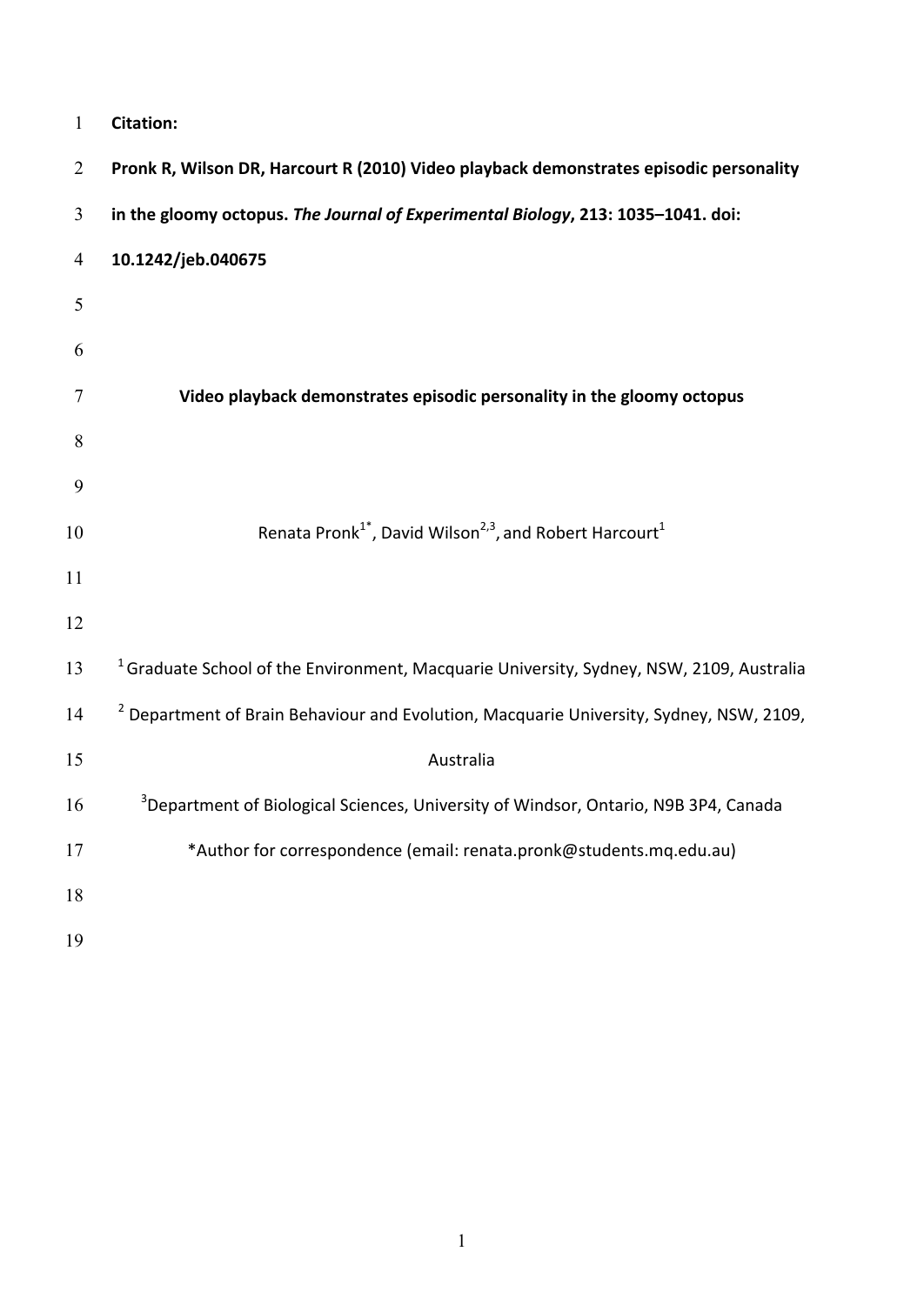20 **SUMMARY** 21 Coleoid cephalopods, including octopuses, cuttlefish and squid, rely mainly on visual signals 22 when interacting with conspecifics, predators, and prey. Presenting visual stimuli, such as 23 models, photographs, mirrors, and live conspecifics, can thus provide insight into 24 cephalopod behaviour. These methods, however, have limitations- mirrors and live animals 25 lack experimental control, whereas models and photographs sacrifice motion-based 26 information. Video playback addresses these issues by presenting controlled, moving, and 27 realistic stimuli, but, to date, video playback has not been used successfully with any 28 cephalopod. Here, we developed a video playback technique for the gloomy octopus 29 (*Octopus tetricus*) that incorporated recent advances in video technology. We then used this 30 technique to test for personality, which we defined as behavioural differences between 31 individuals that are consistent over time and across ecologically important contexts. We 32 captured wild octopuses and tested them on three separate days over a 10-day period. On 33 each test day, subjects were presented with videos of a food item, novel object, and a 34 conspecific. These represented a foraging, novel, and threatening context, respectively. A 35 fourth video without a moving stimulus controlled for the playback monitor itself and 36 potential artifacts associated with video playback. Experimental stimuli evoked 37 unambiguous and biologically appropriate responses from the subjects. Furthermore, 38 individuals' responses to the three experimental contexts were highly correlated within a 39 given test day. However, within a given context, individuals behaved inconsistently across 40 the three test days. The reordering of ranks suggests that rather than fulfilling the criteria 41 for personality, gloomy octopus show temporal discontinuities, and hence display episodic 42 personality. 43

44 Key words: Octopus tetricus, cephalopod, video playback, visual signal

- 45
- 46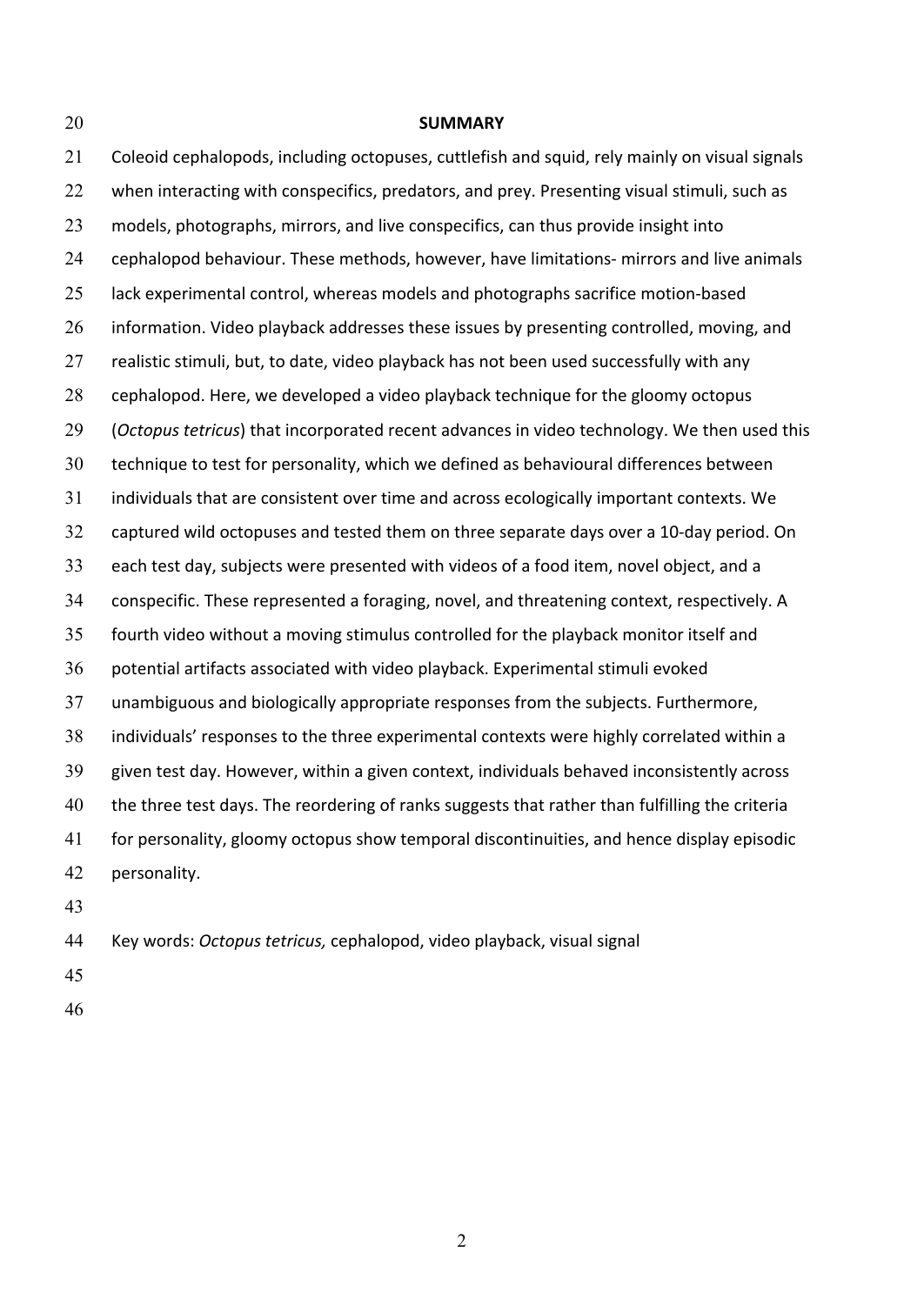### 47 **INTRODUCTION**

48 Visual signals and cues are critical in many species for tasks such as predator recognition 49 (Blumstein et al., 2000; Tinbergen, 1951), predator avoidance (Otte, 1974), species 50 recognition (Bradbury and Vehrencamp, 1998), and social communication (Ord et al., 2002). 51 Presenting controlled visual stimuli is therefore important for determining the function of 52 visual signals and cues in these species. Traditionally, visual stimuli have included models or 53 inanimate objects (Hemmi and Zeil, 2003), pictures (Dawkins, 1996), live animals (Herzog 54 and Burghardt, 1974), conspecifics (Evans and Marler, 1991), or mirrors (Povinelli et al., 55 1997). Each of these stimuli has limitations- mirrors and live animals offer little experimental 56 control, whereas models and photographs sacrifice potentially salient motion-based 57 information.

58 Video playback provides a unique method for presenting moving visual stimuli that are 59 both controlled and realistic. Video stimuli can also be manipulated easily with video editing  $60$  software and are unaffected by the behaviour of the subject being tested. But video  $61$  playback is not without its challenges. For example, video was designed for the human 62 visual system, so differences in the visual systems of other animals means they may  $63$  perceive video differently than humans. Spatial and temporal resolution, the lack of a third 64 dimension, and the representation of colour and brightness may all affect how video stimuli 65 are perceived by animals (for reviews see D'Eath, 1998; Fleishman et al., 1998; Zeil, 2000). 66 Nevertheless, by addressing many of these issues, video playback has been used successfully 67 with a variety of species, including arachnids, crustaceans, fish, reptiles, amphibians, birds 68 and primates (Ord et al., 2002).

69 Coleiod cephalopods, including octopuses, cuttlefish, and squid, rely heavily on visual 70 signals and cues when interacting with conspecifics, predators, and prey (Hanlon and 71 Messenger, 1996). Their skin can display brilliant colours and striking patterns that are used 72 for signaling in a variety of contexts, including social communication, defence and prey 73 capture (Langridge, 2009; Moynihan and Rodaniche, 1982; Warren et al., 1974). They also 74 have large eyes with high visual acuity, focal lengths similar to fish (Hanlon and Messenger, 75 1996), and flicker fusion rates of up to 60 Hz (Hamasaki, 1968). They cannot discriminate 76 between different hues, but they can see polarized light (Hanlon and Messenger, 1996). By 77 presenting them with visual stimuli such as inanimate objects (Sinn and Moltschaniwskyj, 78 2005), live animals (Mather and Anderson, 1993), and mirrors (Adamo and Hanlon, 1996),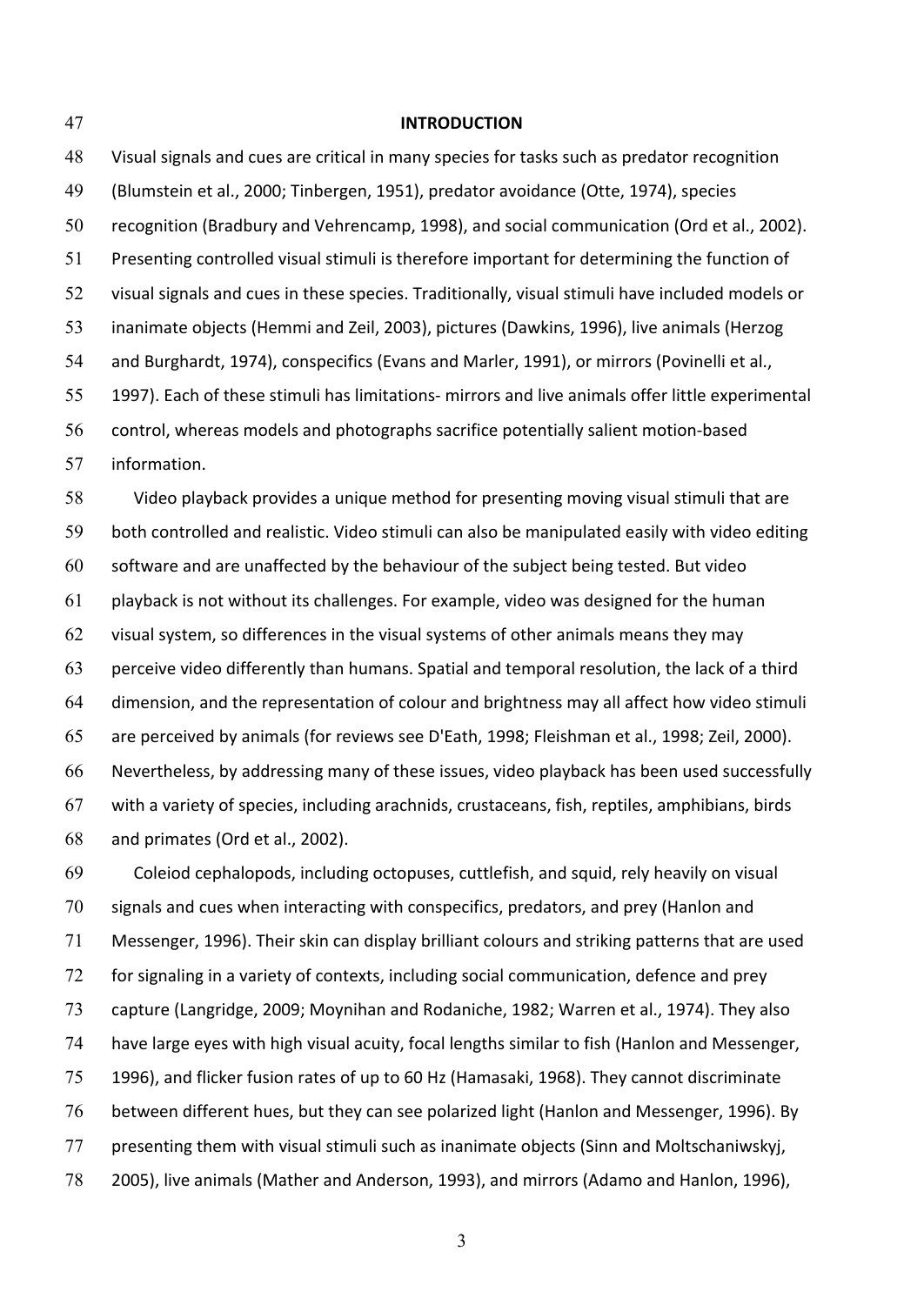79 previous research has gained considerable insight into cephalopod visual behaviour. No 80 study, however, has elicited biologically appropriate responses from cephalopods using 81 video playback.

82 In the present study, we developed a successful video playback technique for the gloomy 83 octopus, *Octopus tetricus* (Gould, 1852), and then used this technique to test for the 84 presence of personality, which is also known as behavioural syndromes, temperament and 85 individuality. We defined 'personality' as a suite of intercorrelated personality traits (Kurvers 86 et al., 2009) and 'personality traits' as interindividual differences in behaviour that are 87 consistent over time and context (Biro and Stamps, 2008; Kurvers et al., 2009). 'Consistent' 88 in this sense means that interindividual differences in the expression of a trait are 89 maintained, but that the absolute level of expression can be variable (Réale et al., 2007). 90 Such phenotypic variation, both between and within individuals, may result from intrinsic 91 factors, such as experience, hormone levels, and physiological state (e.g., Frost et al., 2006; 92 Koolhaas et al., 1999). In dumpling squid (*Euprymna tasmanica*), for example, individual 93 differences can be attributed to sex, body size, genetic composition, and sexual maturity 94 (Sinn and Moltschaniwskyj, 2005; Sinn et al., 2006; Sinn et al., 2007). Of course, extrinsic 95 factors, such as environmental conditions, food availability, predation risk, and the social 96 environment, can also affect the expression of personality traits (e.g., Biro and Stamps, 97 2008; Brown et al., 2007; McGuire et al., 1994).

98 We used video playback to present focal individuals with three types of experimental 99 stimuli representing three different ecologically important contexts. We presented each 100 stimulus to each subject on each of three days, and we recorded several response variables. 101 Our objectives were to test (1) whether video playback evokes biologically appropriate 102 responses from the gloomy octopus and (2) whether subjects respond consistently over 103 time and across multiple contexts.

- 104
- 105
- 

# 106 **MATERIALS AND METHODS**

## 107 **Subjects**

108 Thirty one gloomy octopuses (*O. tetricus*) were caught by hand in bays within Sydney 109 Harbour, Sydney, Australia (33° 50' S, 151° 22' E) between May and September 2008. They 110 were transported to the Sydney Institute of Marine Science, Chowder Bay, Sydney. Before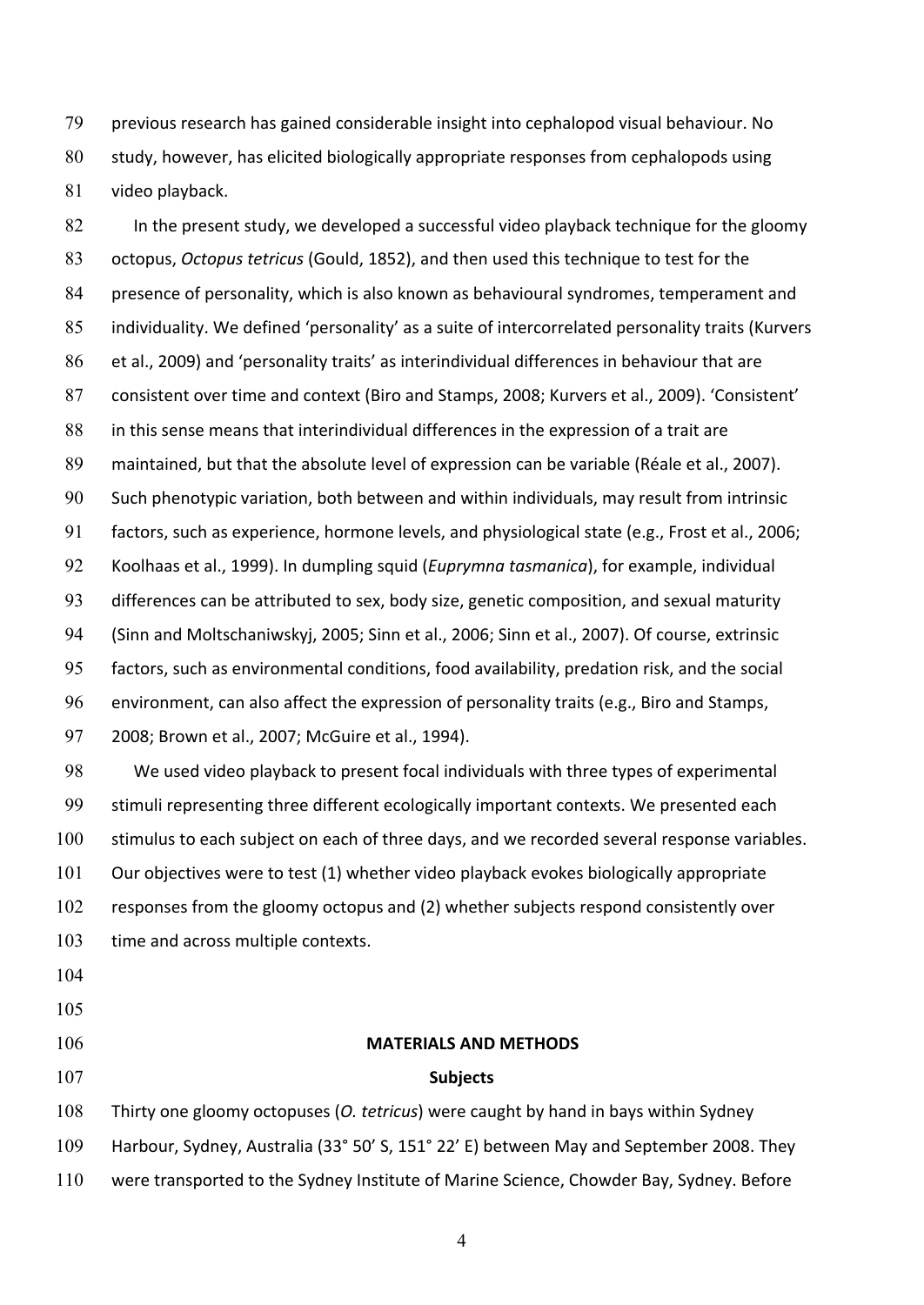111 transferring them to holding tanks, they were weighed using a 1000 g Pesola spring scale 112 (accuracy:  $\pm$  10 g), or, for those exceeding 1000 g, a 3000 g Scientech electronic balance 113 (accuracy:  $\pm$  0.01 g). Sex could not be determined reliably, as the majority of subjects were 114 small and would not have had a fully developed hectocotylus.

115 At the Sydney Institute of Marine Science, each octopus was housed in a separate 116 opaque plastic tank  $(60 \times 36 \times 27 \text{ cm}, 1 \times \text{w} \times \text{h})$  that received a constant flow (approx. 1 L per 117 min) of filtered seawater from Chowder Bay. The floor of each tank was covered with 118 pebbles, rocks, and pieces of pipe, and a terracotta pot was provided as shelter. The 119 aquarium facility was maintained on a natural daylight cycle via skylights and fluorescent 120 lights (approximately 10 h light per day during May, June, July; 11 h light per day during 121 August; 13 h per day during Sept). Octopuses were fed thawed, frozen prawn or squid every 122 second day in the evening. Octopuses exceeding 400 g received two to three prawns or half 123 of a squid, whereas those weighing less than 400 g received one prawn or one quarter of a 124 squid. On test days, feeding occurred in their home tank at least 30 min after testing was 125 complete. Octopuses were kept for a minimum of ten days for experimentation, after which 126 they were released at sites not closer than 2 km to any collection site. The gloomy octopus 127 is a sedentary species and individuals occupy permanent lairs (Norman and Reid, 2000). It is 128 therefore unlikely that released individuals were subsequently recaptured.

- 129
- 

#### 130 **Video Stimuli**

131 The video stimulus types included footage of a novel object (jar), a food item (crab, 132 Leptograpsus variegatus), a conspecific, and a control (water-filled aquarium). For each 133 stimulus type, three different exemplars (i.e. 12 stimuli in total) were created to reduce 134 pseudoreplication and ensure that behavioural responses to the stimuli reflected the 135 stimulus type and not some idiosyncrasy of a particular exemplar. Consistent with previous 136 work, the novel object was used to test the subject's boldness and/or exploratory behaviour 137 (Réale et al., 2007). The crab is a preferred food item of the gloomy octopus and was 138 therefore used to simulate a foraging context. As octopuses are asocial, solitary, largely 139 intolerant, and in some species aggressive toward conspecifics (Hanlon and Messenger, 140 1996), the conspecific footage was used to simulate a threatening, aggressive encounter. 141 Video of a water-filled aquarium served as a control, which accounted for the presence of 142 an illuminated monitor and for potential motion artifacts associated with video playback.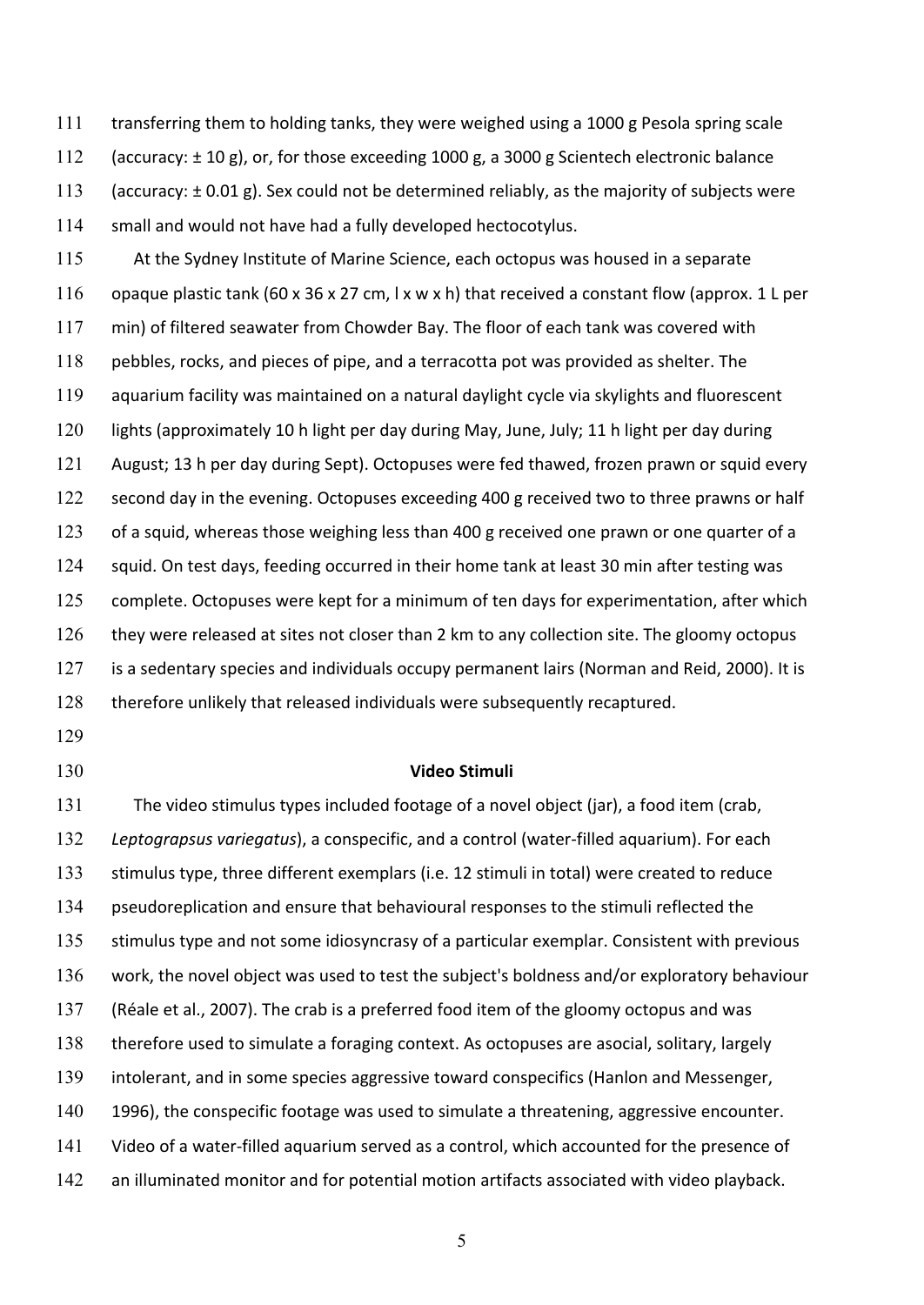143 Stimuli were video recorded in a glass aquarium (122 x 35 x 51 cm) filled with seawater. 144 The aquarium was lit by four 60 W incandescent globes and by natural light from overhead 145 skylights. The rear of the aquarium was covered with a white cloth, which formed the 146 background of each clip (see Table S1 in supplementary material). The crab, however, was 147 difficult to view while positioned flat on the aquarium bottom. We therefore placed a 148 moveable plastic floor under the crab and tilted it slightly towards the camera 149 (approximately 15° above horizontal) to provide a more complete view of the stimulus (see 150 Table S1 in supplementary material). Footage was shot with a Sony HDR-HC7 Handicam 151 (format: HDV1080i50; shutterspeed: 1/100 s) and was recorded digitally to the hard drive of 152 an Apple computer (Mac Mini 2.0 GHz Intel Core Duo) using Quicktime Pro software (v. 7, 153 Apple Inc., Cupertino, CA, USA). The camera's optical zoom was set so that a section of the 154 middle of the aquarium, including the floor, occupied the entire field of view.

155 For each of the 12 exemplars, footage was edited using Final Cut Pro software (v. 6, 156 Apple Inc.) to make a three-min sequence in which the stimulus made several alternating 157 passes across the aquarium (see stimuli descriptions in Table S1 in supplementary material). 158 Each stimulus moved off screen at the end of each pass and entered again from the side it 159 exited to simulate a realistic movement. The 12 three-min clips were then exported for 160 playback as QuickTime video files (format: DVCPRO720p50).

161 Finally, we measured the size, brightness, and movement of the nine experimental video 162 stimuli (i.e. 3 crab, 3 novel objects, 3 conspecifics) so that these properties, independent of 163 stimulus type, could be related to the subjects' behavioural responses. Size was measured 164 on the monitor used for playback. The size of each conspecific video stimulus was described 165 by the lateral length from the eyes to the end of the mantle. The size of each novel object 166 stimulus was described by its maximum width, while the size of each crab video stimulus 167 was described by the maximum width of its carapace. Octopuses cannot discriminate 168 between different hues (Hanlon and Messenger, 1996), so we measured brightness instead 169 of colour. This was measured using Colour Picker Pro software (v. 3.1.0, Critical Matter Inc., 170 Salt Lake City, UT, USA) on the computer broadcasting the stimuli. Specifically, we measured 171 brightness at 10 random locations on each novel object stimulus, 10 random locations on 172 the mantle of each conspecific stimulus, and 10 random locations on the carapace of each 173 crab stimulus. The average of each set of 10 brightness measurements was then used to 174 approximate the brightness value of each of the nine video stimuli. Note that the contrast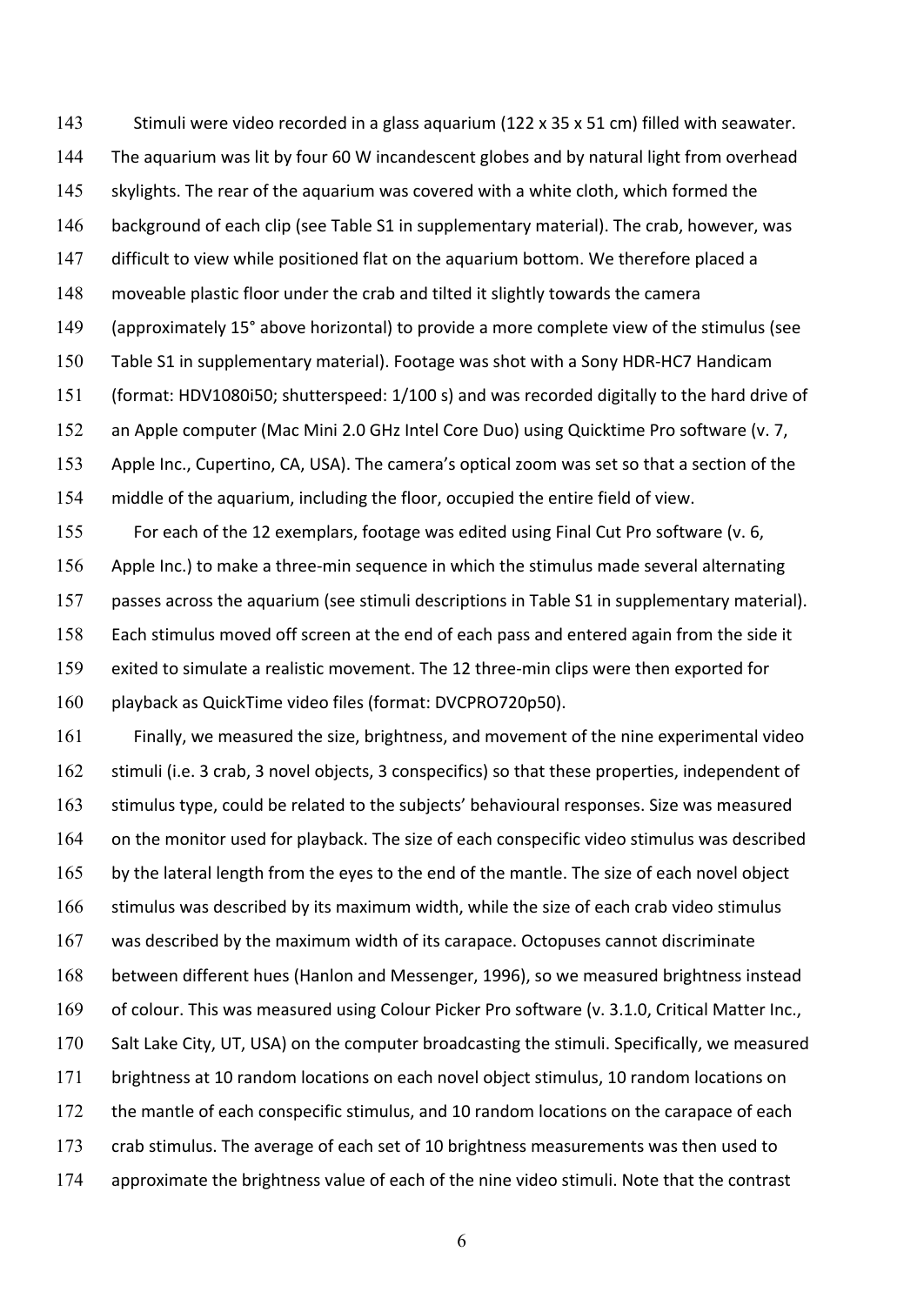| 175 | between the stimulus and its background was not measured because the background                 |
|-----|-------------------------------------------------------------------------------------------------|
| 176 | brightness was held constant across all stimulus videos. Finally, we measured movement by       |
| 177 | counting the number of alternating passes that each stimulus made across the playback           |
| 178 | monitor. Supplementary table 1 provides a complete description of the stimuli created.          |
| 179 |                                                                                                 |
| 180 | <b>Playback Apparatus</b>                                                                       |
| 181 | During tests, subjects were placed in the same glass aquarium that was used to record           |
| 182 | video stimuli. It was filled with filtered seawater and was visually isolated from the          |
| 183 | surroundings by white cloth and black screens (see Fig. 1). To facilitate scoring, the          |
| 184 | aquarium was placed on top of a Cartesian coordinate grid that divided the floor into 32        |
| 185 | equal squares (see Fig 1). Stimuli were played using Final Cut Pro software (v. 5, Apple Inc.)  |
| 186 | on a Macintosh computer (Mac Mini 2.0 GHz Intel Core Duo), and were broadcast to                |
| 187 | subjects on a 43 cm BenQ LCD monitor (50 Hz refresh rate; 1280 x 1024 lines of resolution,      |
| 188 | 0.264 mm pixel pitch) that was placed firmly against one end of the aquarium (Fig 1). This      |
| 189 | approach is similar to that used by Rosenthal et al. (1996), in which sword-tail fish           |
| 190 | responded realistically and appropriately to video stimuli played on a screen abutting the      |
| 191 | subject's tank. A Sony HDR-HC7 Handicam placed directly above the aquarium provided a           |
| 192 | live view of the aquarium to a remote laptop computer (Macbook 2.0 GHz Intel Core Duo),         |
| 193 | which recorded the subjects' responses using Quicktime Pro software (v. 7, Apple Inc.;          |
| 194 | format: HDV1080i50).                                                                            |
| 195 |                                                                                                 |
| 196 | <b>Test Procedure</b>                                                                           |
| 197 | Each octopus was tested on three separate days: the day after capture, four days later and      |
| 198 | four days later again. All testing occurred in the late afternoon so it that it finished within |
| 199 | one hour of sunset (gloomy octopuses are crepuscular and nocturnal; Norman and Reid,            |
| 200 | $2000$ ).                                                                                       |
| 201 | Immediately prior to testing, the subject was caught with a hand net from it's home tank        |
| 202 | and transferred to one of two water-filled plastic boxes that was fitted with a door on one     |
| 203 | side (8 x 8 x 19 cm with 8 cm diameter door for octopuses under 1 kg; 22 x 22 x 22 cm with      |
| 204 | 10 cm diameter door for subjects exceeding 1 kg). The box was then transferred into the         |
| 205 | start arena of the test aquarium (end of aquarium opposite monitor, Fig 1), and, after 3 min    |
| 206 | of habituation, the door of the box was opened remotely. Octopuses were given a maximum         |
|     |                                                                                                 |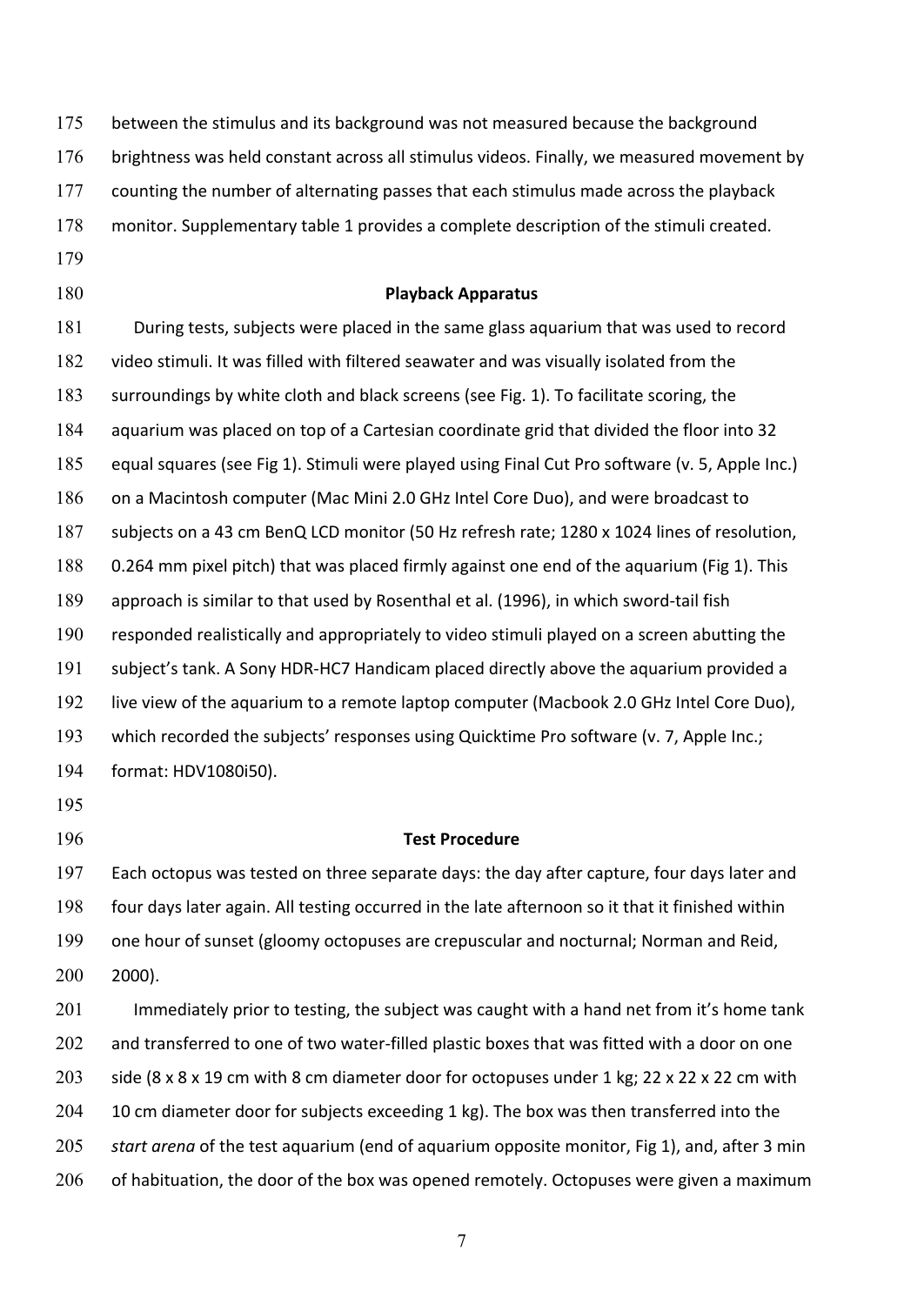207 of 15 min to emerge from the box into the surrounding test aquarium. If they did not 208 emerge during this time, the box was slowly lifted out of the water until the subject exited 209 through the door (the subject was never held out of water for more than 5 s). Immediately  $210$  following emergence, the box was replaced with a terracotta pot that provided the subject 211 with refuge during subsequent stimulus presentations.

212 Following emergence from the box, the subject was given 3 min to habituate to the test 213 aquarium. One exemplar (selected at random and without replacement) of each of the four 214 stimulus types was then shown in a randomly determined sequence. The first of the four 215 stimuli was presented when the subject entered the *start arena*. Each subsequent stimulus  $216$  was then presented after a minimum of 3 min following the completion of the previous 217 stimulus, at a time when the subject was again within the *start arena*. If, for any stimulus 218 presentation, the subject did not move to the *start arena* after 10 min, the stimulus was 219 presented regardless of the subject's position. If a subject had inked or produced any 220 noticeable secretions whilst being tested, the water in the test aquarium was replaced 221 before the next subject was tested.

222 Throughout the trial, except when broadcasting a video stimulus, the monitor displayed a 223 still image of the control stimulus (i.e., a water-filled aquarium; see Table S1 in 224 supplementary material). The transition to each stimulus clip was then softened using a 225 4-frame cross-dissolve transition to ensure that stimulus presentations did not begin or end 226 with a sudden change in brightness on the monitor. To prevent interference from the 227 observer, video playbacks were controlled remotely using Remote Desktop software (v. 3, 228 Apple Inc.) running on the same laptop computer that was used to record the subject's 229 response. Subjects were returned to their home tank immediately after testing using a net 230 and water-filled bucket.

231

#### 232 **Data Scoring**

233 Test footage was scored on a 30" monitor using Final Cut Pro software (v. 6, Apple Inc.) on a 234 Macintosh Computer. For each of the three test days, five response variables were 235 measured during each of the four video presentations. These included latency, movement, 236 number of stimulus touches, brightness change (range between lightest and darkest colour),

237 and chromatic/textural change. Scoring was done blind with respect to subject identity and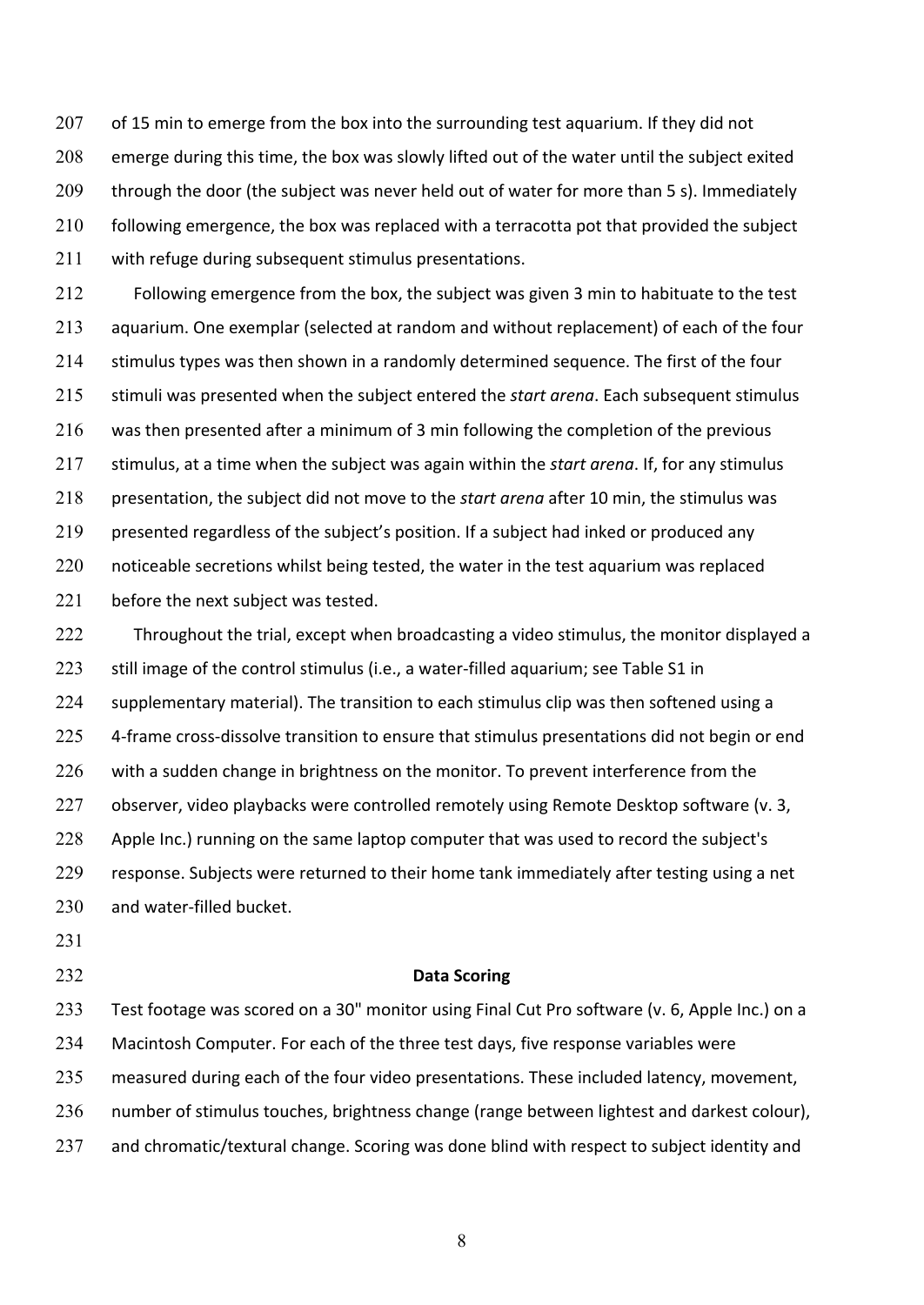238 test day for all variables. In addition, brightness change and chromatic/textural change were 239 scored blind with respect to stimulus type.

240 Latency was recorded as the time taken for the subject's eye to cross the first gridline 241 (parallel to the playback monitor) between the subject and the monitor after a stimulus 242 commenced. Reference to the eye was used in all measurements, as it is the most central, 243 recognisable point on octopuses. Movement was measured by recording the subject's 244 position relative to the Cartesian coordinate grid at 20 s intervals throughout the 3 min 245 stimulus presentation. The distances moved between each 20 s interval were calculated  $246$  using the Pythagorean theorem and were then summed to provide an estimate of the 247 subject's total movement for that 3 min period. The number of times that the subject  $248$  touched the end of the aquarium displaying the stimulus was also noted.

249 The brightness level corresponding to the majority of the body's surface area (excluding 250 arms) was scored according to a seven point ordinal scale. The lightest skin colour observed  $251$  across all subjects was assigned a score of one and the darkest colour a score of seven 252 (scores two through six were distributed evenly between these two values). Brightness 253 scores were assigned by comparing the brightness of the subject to that of seven still images 254 that corresponded to the seven brightness values. The same images were used to score all 255 trials, thereby ensuring that all measurements were made relative to the same standards. 256 Chromatic/textural pattern, as defined by Hanlon and Messenger (1996) was scored 257 according to a four point ordinal scale. A score of one indicated that textural patterns (i.e. 258 erect papillae) and/or colour patterns (i.e. chromatic arrangement) were absent from the 259 entire body, whereas a score of four indicated that a texture and/or colour pattern was 260 evident over the entire body. Scores of two and three indicated a colour pattern and/or 261 textural pattern on one and two thirds of the body, respectively. Brightness level and 262 chromatic/textural pattern scores were recorded 10 s prior to each stimulus presentation. 263 Maximum scores observed throughout each stimulus presentation were also noted. For 264 each stimulus presentation, the pre-stimulus scores were subtracted from the maximum 265 scores to obtain difference scores that reflected the subject's maximum change in 266 brightness level and chromatic/textural pattern in response to that particular stimulus. 267

268 **Data Analysis**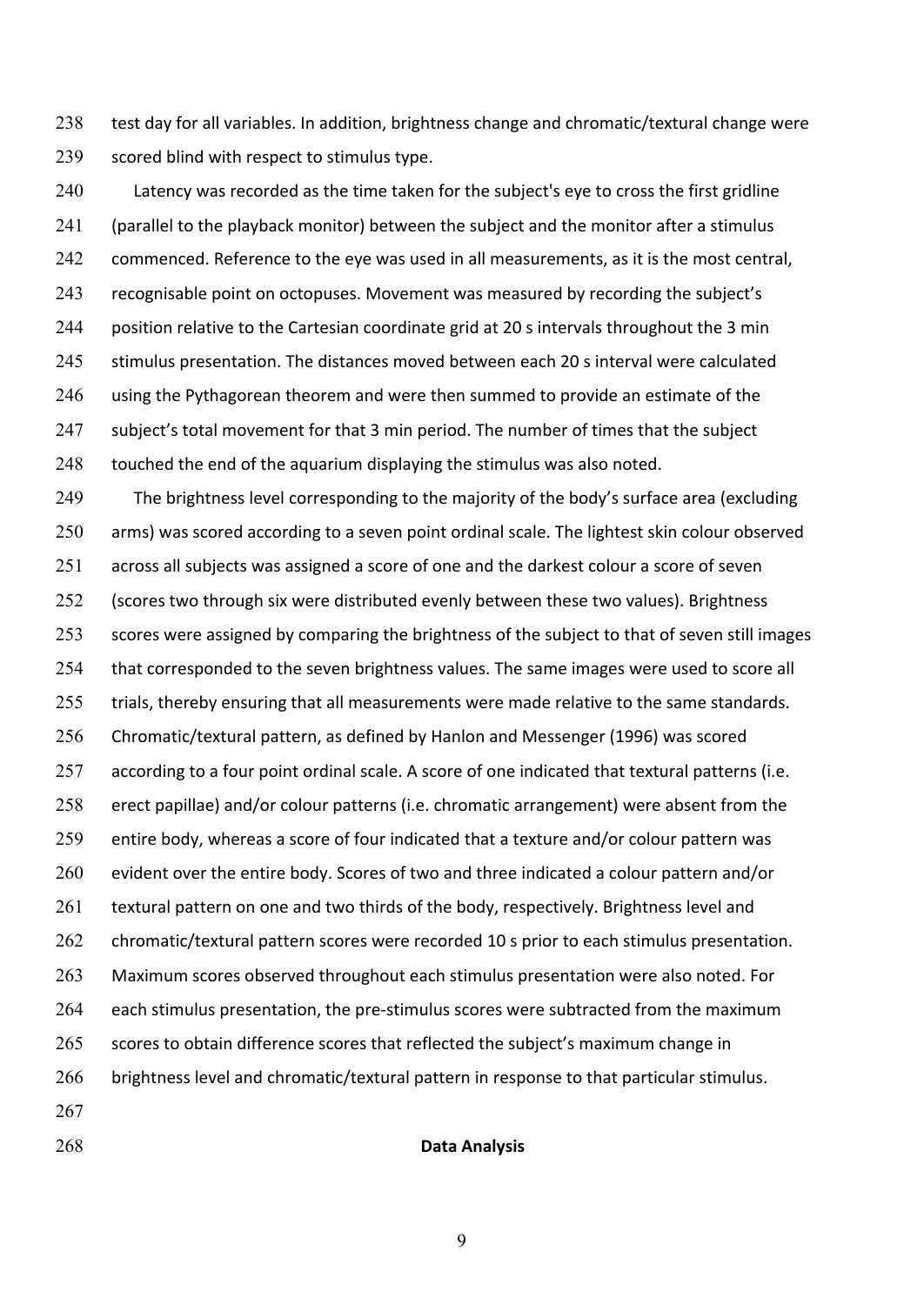269 To control for putative differences in individuals' daily motivational states (e.g. hunger), 270 the latency, movement, number of stimulus touches, brightness change, and 271 chromatic/textural pattern change were corrected using a baseline measure of each. To  $272$  achieve this, each response measure exhibited during the control stimulus on a particular 273 day was subtracted from that recorded for each experimental stimulus on that same test 274 day. The behaviour expressed during the control is an ideal baseline measure, as the control 275 stimulus is identical to the other stimulus types (i.e. video of a water-filled aquarium),  $276$  except that it lacks a moving object. Principal components analysis (orthogonal rotation 277 method: varimax) was then conducted on the five baseline-corrected response variables to 278 reduce them to a smaller number of orthogonal factors (Table 1). The resulting factor scores 279 were used in all data analyses.

280 General linear mixed models with repeated fixed factors were used to analyse the 281 population-level responses and determine if subjects responded differently to the three 282 different stimulus types (i.e. conspecific, crab, novel object). Test day and stimulus type 283 were included as repeated fixed factors, and subject weight as a covariate. Separate models 284 were run on each of the orthogonal factors derived from the principal components analysis. 285 Where an overall model was significant, post hoc pairwise comparisons were used to 286 identify statistically significant differences. Overall type I error was controlled using the 287 sequential Bonferroni method (Holm, 1979; Rice, 1989).

288 Pearson correlations were conducted on each principal component to test whether 289 individuals responded consistently across the three experimental contexts on each day (i.e. 290 conspecific, crab, and novel object), and across the three test days within each experimental 291 context. A measure of repeatability (R), as described by Lessells and Boag (1987), was also 292 provided for each correlation matrix to describe the overall consistency of individuals' 293 behaviour.

294 Finally, we used multiple linear regression to test for a possible relationship between 295 stimulus characteristics, independent of stimulus type, and subjects' behavioural responses. 296 Independent variables included stimulus size, the number of passes that the stimulus made 297 across the screen, and stimulus brightness. A separate analysis was conducted for each of 298 the nine experimental trials (i.e. excluding the three control trials) and for each of the 299 derived principal components.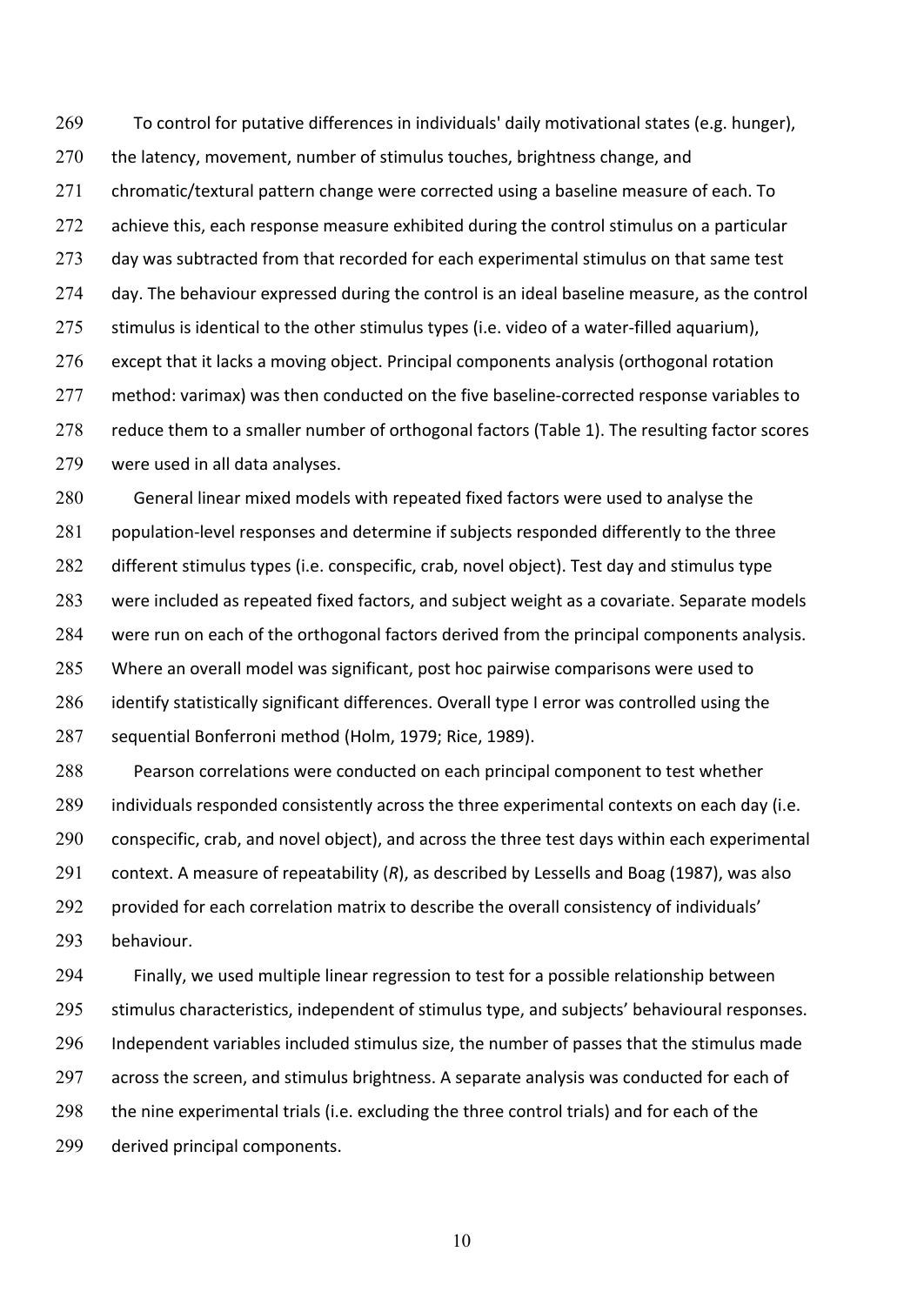300 For all analyses, data complied with the parametric assumptions of normality and 301 homogeneity of variance, as determined by Kolmogorov-Smirnov tests (all p> 0.098) and 302 inspection of histograms. All tests were conducted in SPSS 16.0 (SPSS Inc., Chicago, IL, USA), 303 were two-tailed, and had an  $\alpha$  level of 0.05.

- 304
- 305
- 

## 306 **RESULTS**

307 The principal components analysis generated two principal components that together 308 accounted for 68.10% of the variance contained in the original five response variables. 309 Movement, latency and the number of stimulus touches were highly intercorrelated, as all 310 of them loaded heavily onto the first principal component (Table 1). Movement and the 311 number of stimulus touches correlated positively with each other and negatively with 312 latency. Chromatic/textural pattern change loaded heavily onto the second principal 313 component, and brightness change loaded approximately equally onto both principal 314 components.

315 At the population level, there was a significant difference in subjects' responses to the 316 three different stimulus types (general linear mixed model, PC1:  $F_{2,170}$ = 11.583, P< 0.0001, 317 Fig. 2; PC2:  $F_{2,165}$ = 5.661, P= 0.004, Fig. 3). During the food item presentation, subjects 318 approached significantly faster, moved greater distances, and touched the stimulus more 319 often, as compared to the presentations of the conspecific and novel object (Fig. 2, Mov. 1 320 in supplementary material). Approaches to the conspecific stimulus were the slowest and 321 there was less movement and fewer stimulus touches than in response to the food item and 322 novel object stimuli (Fig. 2, Mov. 2 in supplementary material). Subjects also exhibited a 323 chromatic/texture change over more of their body during presentation of the food item 324 stimulus than during presentation of either a novel object or conspecific (Fig. 3). Finally, we 325 detected no interaction between the stimulus type and test day for PC1 (general linear 326 mixed model,  $F_{4,123}$ = 0.179, P= 0.949) or PC2 ( $F_{4,131}$ = 0.154, P= 0.961), suggesting that 327 subjects habituated to the four stimulus types at approximately the same rate throughout 328 the experiment.

329 On any given day, subjects' responses to video presentations of the food item, 330 conspecific, and novel object were highly intercorrelated (all R> 0.36, Tables 2, 3, 4). PC1 331 and PC2 were both significantly and positively correlated among the three contexts within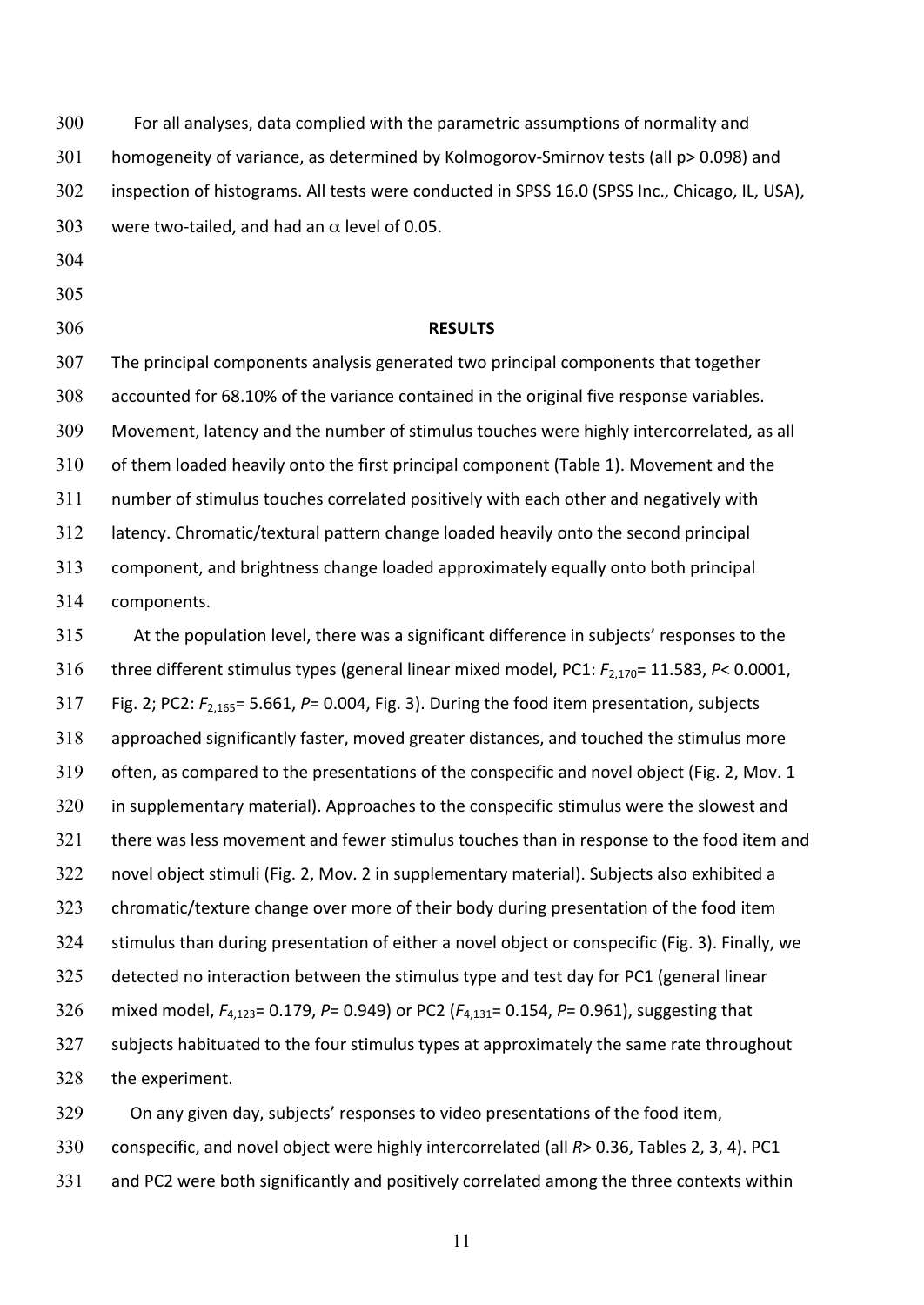332 each of the three test days (Tables 2, 3, 4). Therefore, individual octopuses behaved 333 consistently with respect to their activity and body pattern within a given test day. 334 In marked contrast, gloomy octopus behaviours were inconsistent from one day to the 335 next in response to any particular stimulus type (all R< 0.07). The principal component 336 scores were not correlated over the three test days for any stimulus type (Table 5). As an 337 example of this inconsistency, subject 1 responded to the conspecific stimulus on test day 338 one by immediately approaching it, touching it repeatedly with its arms extended, erecting 339 its papillae, and flashing dark colouration. In contrast, on test day 2 that same subject 340 avoided the conspecific stimulus, remained motionless behind the pot, and only erected its 341 papillae on a small section of skin.

342 Of the 18 multiple linear regression analyses conducted (2 response variables; 9 tests 343 involving experimental stimuli), there were only two significant linear relationships between 344 subjects' responses and the properties of the stimuli shown to them. Stimulus size and 345 stimulus brightness together explained a significant amount of the variation in both PC1 346 (multiple linear regression analysis,  $F_{3,25}$ = 8.12,  $P= 0.001$ ,  $R^2$ <sub>*adj*</sub>= 0.703; size: *t*= -2.342,  $p=$ 347 0.027; colour (brightness):  $t = -2.091$ ,  $p = 0.047$ ) and PC2 ( $F_{3,25} = 13.21$ ,  $p < 0.02$ ,  $R^2_{adi} = 0.369$ ; 348 size: t= -2.116, p= 0.044) during the fifth video stimulus presentation. No other significant 349 linear relationships existed between PC1 or PC2 and the size, colour, and movement of the 350 stimuli (multiple linear regressions, all  $P > 0.063$ ).

- 351
- 352
- 

## 353 **DISCUSSION**

### 354 **Video responses**

355 Gloomy octopuses reacted differently to the three different video stimuli (Figs 2, 3). Their 356 responses to the stimuli were also biologically appropriate. For example, subjects rapidly 357 approached the crab stimulus- often using jet propulsion (Mov. 1 in supplementary 358 material)- and repeatedly touched the stimulus while simultaneously displaying dark 359 colouration and pronounced body patterns. This sequence of behaviours is qualitatively 360 similar to the crab attack sequence described for free-living octopuses by Maldonado (1964) 361 and Packard (1963). In response to the conspecific stimulus, most subjects reduced their 362 activity and avoided the stimulus, often cowering at the far end of the tank or seeking 363 refuge behind or inside the terracotta pot (Fig. 2, Mov. 2 in supplementary material). In the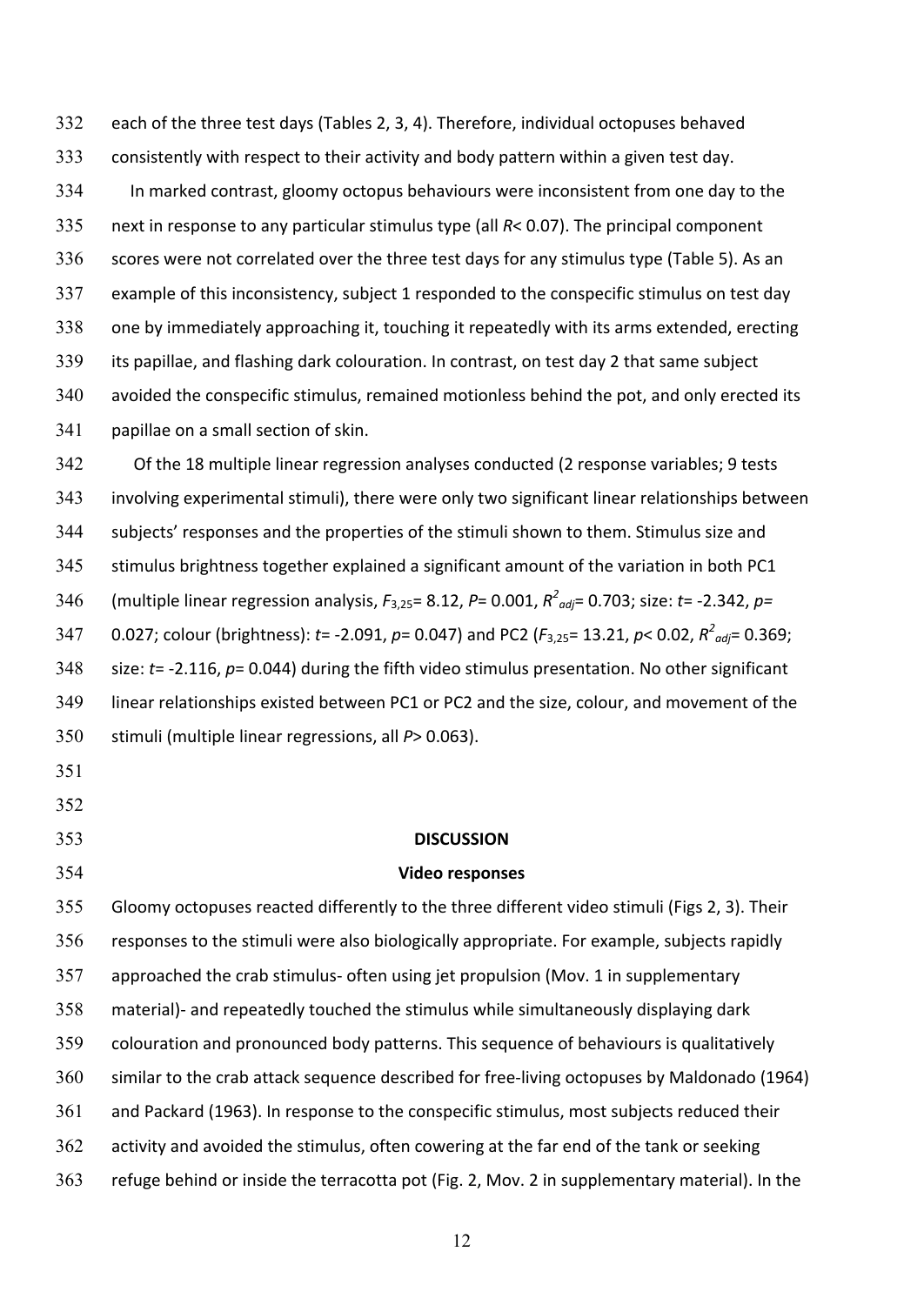364 wild, octopuses are solitary animals that actively avoid conspecifics (Byrne et al., 2004; 365 Hanlon and Messenger, 1996). Aggressive encounters with conspecifics are also costly and 366 can result in severe damage, such as loss of arms (e.g., Aronson, 1986). Our subjects' 367 seemingly adaptive responses to simulated conspecifics were therefore consistent with 368 responses to live conspecifics in the wild. This study therefore provides the first  $369$  demonstration that video playback can evoke stimulus-specific and biologically appropriate 370 responses from a cephalopod.

371 Prior to conducting this experiment, there were no published accounts in which video 372 playback had been presented to cephalopods. We therefore optimised every parameter 373 that has been shown to be important in previous studies with other taxa to increase the 374 probability that subjects would respond appropriately to video stimuli (for reviews see 375 D'Eath, 1998; Fleishman and Endler, 2000; Zeil, 2000). This included using high-definition 376 stimuli broadcast at 50 frames per second. As cephalopods have excellent spatial acuity 377 (Hanlon and Messenger, 1996) and high flicker fusion rates of approximately 60 Hz 378 (Hamasaki, 1968), these parameters were probably critical for creating realistic stimuli. In 379 addition, we broadcast stimuli on an LCD monitor. Unlike conventional CRT monitors, the 380 pixels on LCD monitors do not flash on and off between screen refreshes, but, rather, 381 update themselves without turning off, which prevents known problems associated with 382 refresh-induced flicker (D'Eath, 1998). However, LCD monitors use polarizing filters that 383 cause each pixel to be polarized in a different way. Although octopuses use polarized light 384 patterns when interacting with predators, prey, and conspecifics (Shashar and Cronin, 1996; 385 Shashar et al., 2000), potential polarization artifacts associated with our LCD monitor did 386 not prevent subjects from responding appropriately to video stimuli. Nevertheless, 387 polarization is an important factor to consider in future video playback studies with 388 cephalopods. Finally, we avoided artifacts associated with interlaced video (e.g., ghosting or 389 jagged and distorted images) by converting our stimuli to progressive scan video before 390 presenting them to subjects.

391

### 392 **Personality**

393 Individuals behaved consistently across the three experimental contexts (conspecific, 394 foraging, novel object) on any given test day, which was reflected by strong correlation 395 coefficients and high measures of repeatability (Tables 2-4). For example, an individual that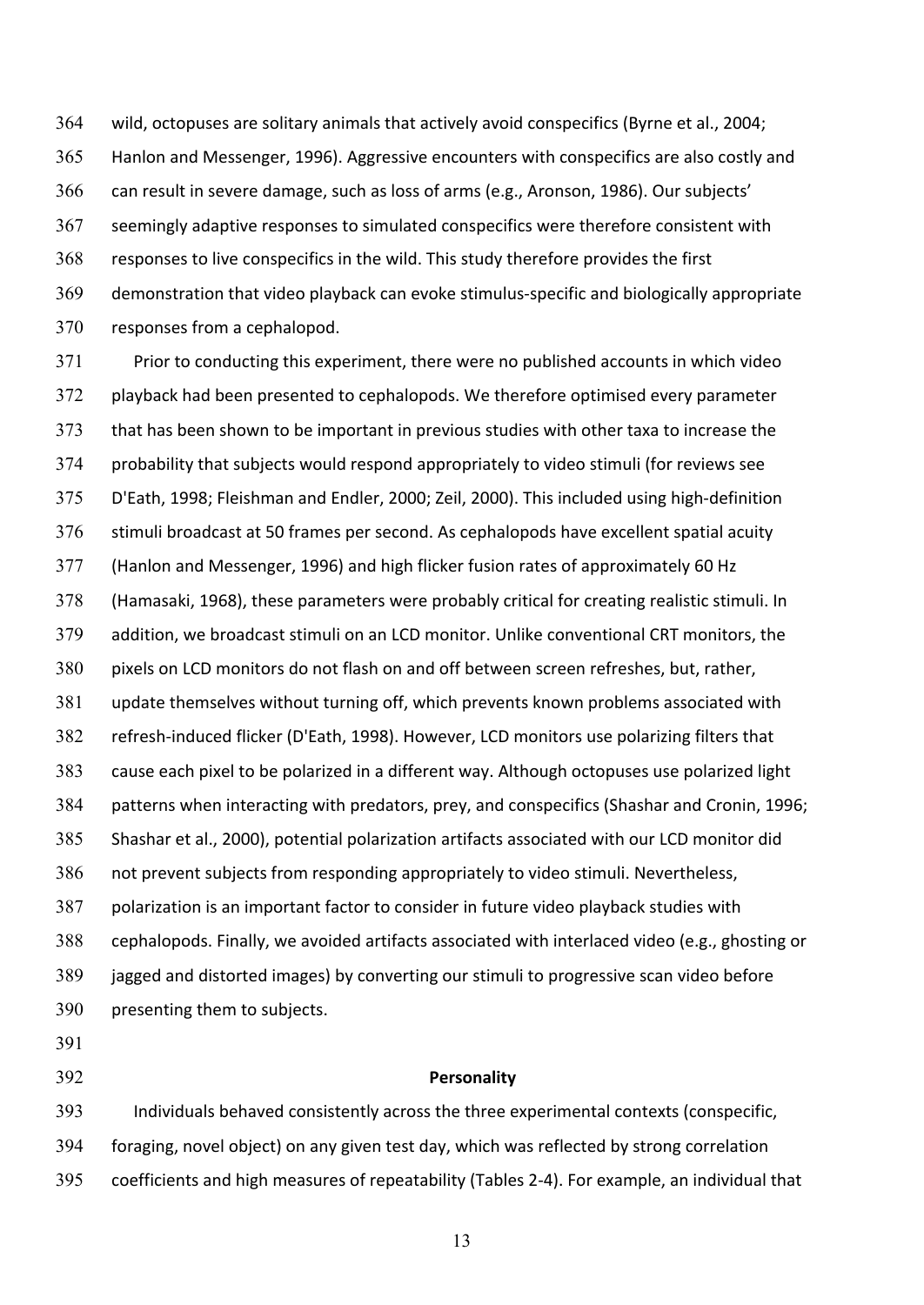396 aggressively attacked the crab stimulus on day one (i.e., quick approach, high levels of 397 movement, touched the stimulus many times) was also relatively aggressive towards the 398 conspecific and the novel object on day one. The gloomy octopus therefore satisfies part of 399 our definition of personality, which is that interindividual differences in behaviour are 400 consistent across multiple contexts (Biro and Stamps, 2008; Kurvers et al., 2009).

401 In marked contrast, none of the personality traits were repeatable over time (Table 5). 402 An individual that was bold, aggressive and exploratory on day one was just as likely to have 403 been shy, submissive, and stationary in the same context on day two. Although personality 404 traits can change with time or experience, the relative ranks of individuals should remain 405 the same (Réale et al., 2007). As subjects did not meet this requirement, they violated a key 406 requirement of personality, which is that personality traits are consistent over time. This 407 suggests that the gloomy octopus does not have personality, but, rather, that it has an 408 'episodic' personality.

409 The negative results obtained from the repeatability analysis were not simply a result of 410 insufficient statistical power. Indeed, power analysis revealed that a sample of only 24 411 individuals would be necessary to detect a moderate effect (correlation coefficient of 0.7) 412 with a power of 0.8 (two-way test,  $\alpha$  = 0.05). Furthermore, our comparisons of behaviour 413 across contexts within the same day involved precisely the same sample of subjects, yet all 414 of the 18 correlations in that analysis were statistically significant (Tables 2-4). In 415 comparison, none of the 18 correlations in the repeatability analysis were statistically 416 significant (Table 5), suggesting that octopus behaviours were genuinely inconsistent over 417 multiple test days.

418 Low repeatability also cannot be attributed readily to our experimental design. For 419 example, a possible explanation for episodic personality is that subjects' motivational states 420 varied from one day to the next, perhaps as a function of varying levels of hunger. This 421 seems unlikely, however, because behaviours expressed in each experimental context on 422 any given day were corrected for baseline behaviour observed in the control treatment on 423 that same day. Finally, low repeatability can occur when the environment in which the 424 repeated measures are obtained is highly variable (Réale et al., 2007). Again, this seems  $425$  unlikely, as our test apparatus and experimental stimuli were stringently controlled. 426 Some previous studies of personality have shown that individuals' behaviours are 427 correlated only in certain contexts and only over certain periods of times. For example,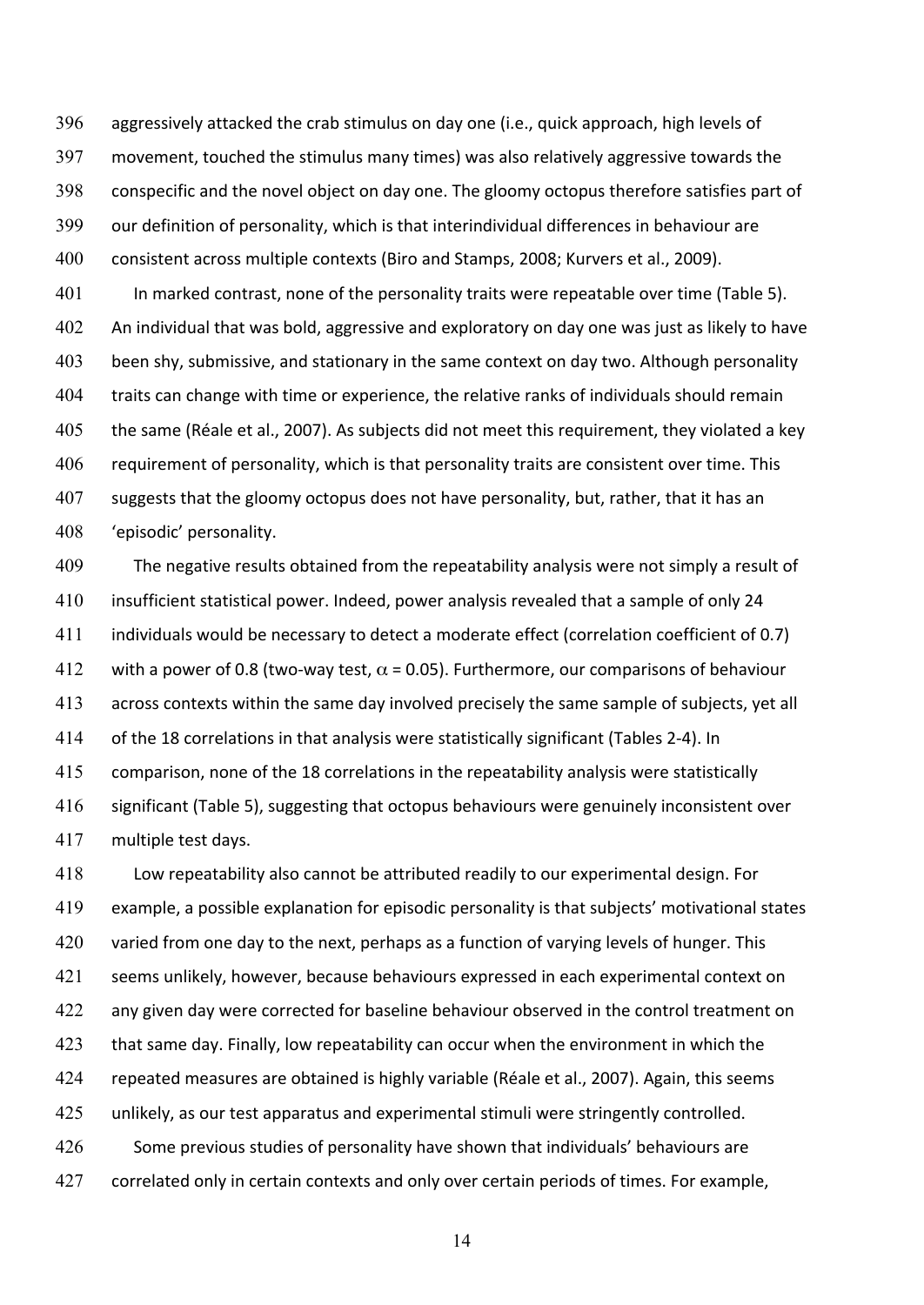428 Mather and Anderson (1993) showed that octopus' behaviour in response to alerting, 429 threatening and feeding tests could be reduced into principal components that represented 430 broader dimensions of personality, but, as in our study, these were not consistent over the 431 two week test period (Mather and Anderson, 1993). Similarly, adult dumpling squid 432 displayed context-specific personality traits during feeding and threat tests, but these traits 433 were repeatable only in the threat tests (Sinn and Moltschaniwskyj, 2005). Furthermore, 434 over the entire lifetime of the dumpling squid, personality traits were consistent both 435 before and after sexual maturation, before sexual maturation being before 9 weeks of age 436 and after sexual maturation being after 16 weeks of age (Sinn et al., 2007). But, during 437 sexual maturation, from 9 to 12 weeks of age, the degree of consistency varied significantly 438 among different personality types (Sinn et al., 2007). Finally, in stickleback (Gasterosteus 439 *aculeatus*), personality type also decouples over time. Similar to the gloomy octopus, the 440 stickleback may be aggressive, bold and active at one point in time, but, later in life, the 441 same individual may express a completely different personality (Bell and Stamps, 2004). 442 Thus, some species show stability of personality over time, whereas others show no stability 443 over time, or stability only in certain life phases.

444 There are a variety of mechanisms that could underlie the short-term behavioural 445 correlations observed in our study. For example, octopuses have an advanced neural 446 system, which is reflected by their capacity for associative learning and their long-term 447 memory in both visual and tactile tasks (Hanlon and Messenger, 1996; Hochner, 2008). This 448 large neuronal capacity may afford octopuses considerable behavioural flexibility that 449 allows them to change their behaviour adaptively over time. Alternatively, short-term 450 behavioural correlations may result from a physiological process, such as the release of 451 hormones that affect multiple behaviours (Ketterson and Nolan, 1999). Activational effects 452 of hormones are generally short-term, as they are more easily altered by modifications of 453 hormonal pathways (Elekonich and Robinson, 2000). Consequently, behavioural correlations 454 that have an endocrine basis can also have a short duration (Sih et al., 2004). For example, a 455 chemosensory cue - most likely a pheromone - elicits strong aggressive behaviour in longfin 456 shore squid (*Loligo pealeii*) (Buresch et al., 2003).

457 Gloomy octopuses live in highly heterogeneous environments that fluctuate over both 458 spatial and temporal scales (Anderson, 1997). According to the adaptive plasticity 459 hypothesis, these conditions may select for behavioural flexibility, as individuals could then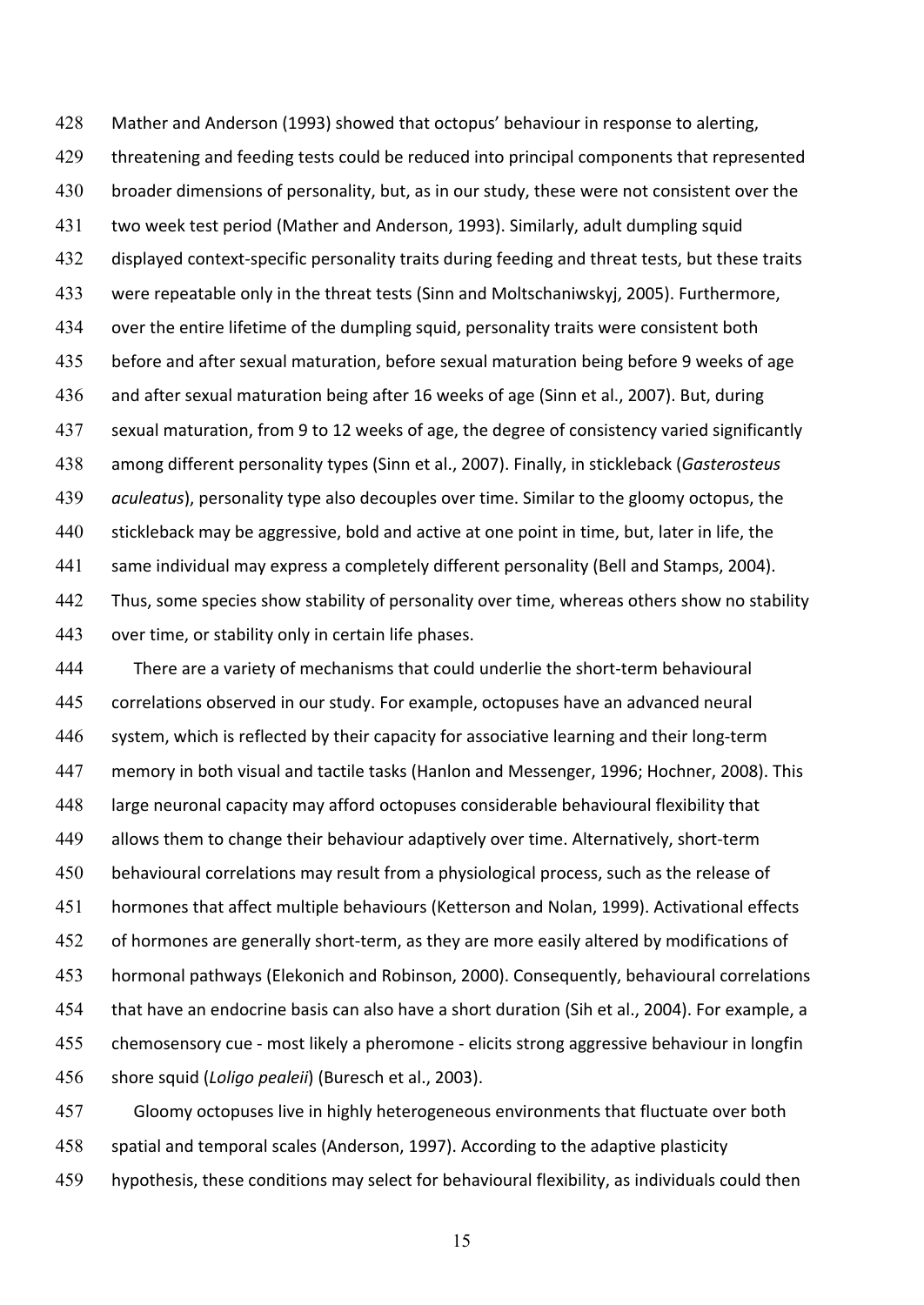460 optimise their behaviour in a variety of typical environmental conditions (Van Buskirk, 461 2002). For example, behaving shyly might be an individual's optimal response when it is 462 being threatened by a predator, whereas behaving boldly might be that same individual's 463 optimal response in a foraging context a short time later. However, complete behavioural 464 plasticity can be costly because of the energetic costs associated with the requisite sensory 465 and regulatory mechanisms (reviewed in DeWitt et al., 1998). A species' degree of 466 behavioural flexibility may hence reflect a tradeoff between the associated costs and 467 benefits, which, in turn, may be affected by the volatility of that species' environmental 468 conditions. For the gloomy octopus, it may be advantageous to forgo plasticity over short 469 periods of time in which environmental conditions are relatively constant. In the lab, this 470 period of time might correspond to the brief duration of our trials on any particular test day, 471 which might explain why behaviours were correlated across contexts but not across test 472 days.

- 473
- 

### 474 **Conclusion**

475 Our study provides the first evidence that video playback can elicit biologically 476 appropriate responses from a cephalopod. Given the importance and the complexity of 477 visual signaling in this group, we believe that video playback will be a valuable tool for 478 studying a wide range of cephalopod behaviours, including visual communication, learning, 479 and social and reproductive behaviour. In addition, we showed that subjects' responses to 480 one functionally important class of stimuli predicted their responses to other important 481 classes of stimuli on the same test day. However, subjects' responses during our relatively 482 short test period were inconsistent from one day to the next, which suggests that the 483 gloomy octopus has an episodic personality.

484

485

486 We thank the Centre for the Integrative Study of Animal Behaviour, Macquarie University, 487 the Sydney Institute of Marine Science and the Apple University Consortium for logistical 488 support and funding. Prof. C. Evans provided invaluable advice on experimental design and 489 analysis. We also extend our thanks to P. McCracken, M. Kertesz, C. McBride, B. Pitcher, J. 490 Pallot and M. Pronk for field assistance, and C. Brown, D. Burke and the anonymous 491 reviewers for insightful comments on a previous version of the manuscript.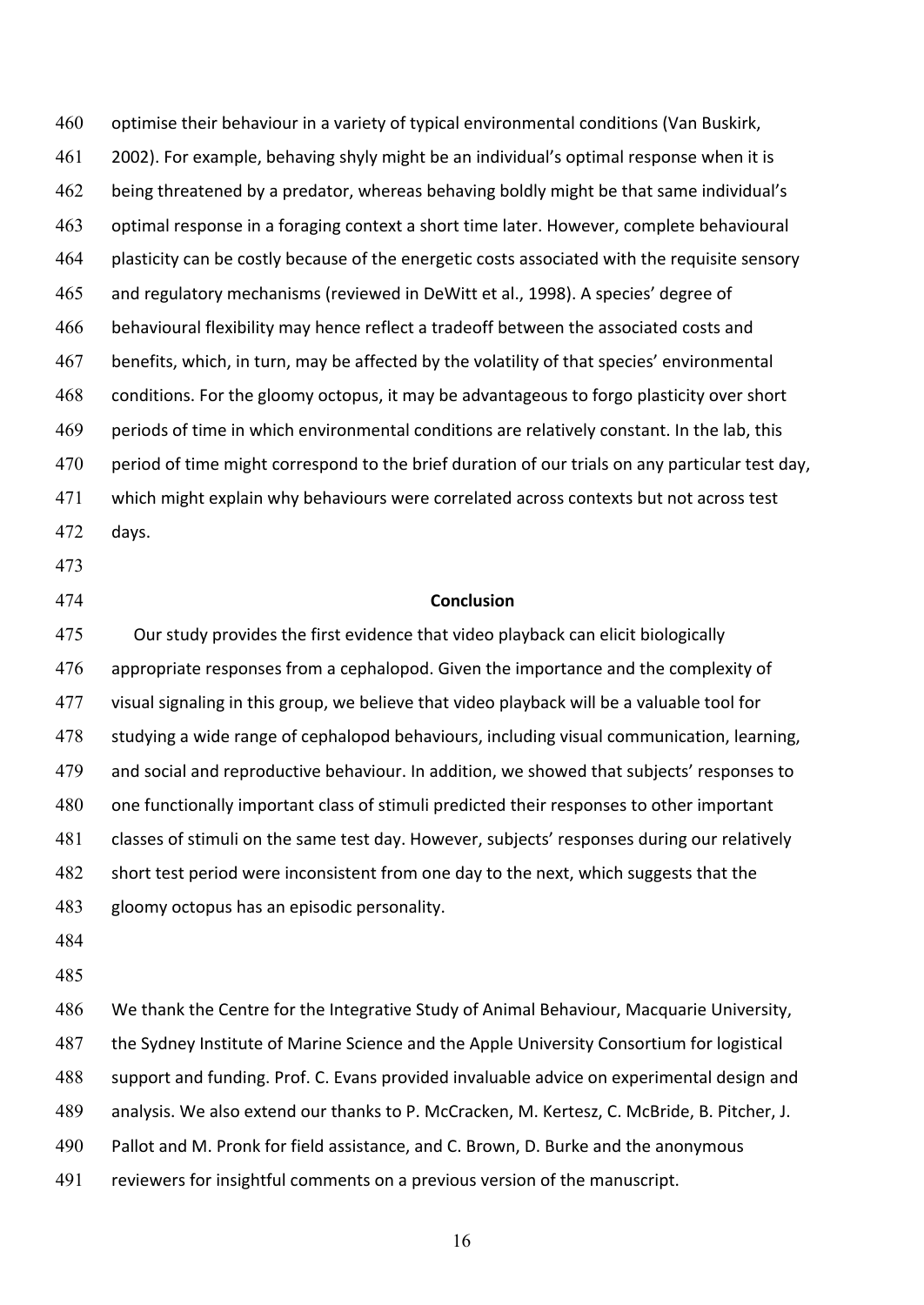| 492 |                                                                                                   |
|-----|---------------------------------------------------------------------------------------------------|
| 493 |                                                                                                   |
| 494 | <b>REFERENCES</b>                                                                                 |
| 495 | Adamo, S. A. and Hanlon, R. T. (1996). Do cuttlefish (Cephalopoda) signal their intentions to     |
| 496 | conspecifics during agonistic encounters? Anim. Behav. 52, 73-81.                                 |
| 497 | Anderson, T. J. (1997). Habitat selection and shelter use by Octopus tetricus. Mar. Ecol.         |
| 498 | Prog. Ser. 150, 137-148.                                                                          |
| 499 | Aronson, R. B. (1986). Life history and den ecology of Octopus briareus Robson in a marine        |
| 500 | lake. J. Exp. Mar. Biol. Ecol. 95, 37-56.                                                         |
| 501 | Bell, A. M. and Stamps, J. A. (2004). Development of behavioural differences between              |
| 502 | individuals and populations of sticklebacks, Gasterosteus aculeatus. Anim. Behav. 68,             |
| 503 | 1339-1348.                                                                                        |
| 504 | Biro, P. A. and Stamps, J. A. (2008). Are animal personality traits linked to life-history        |
| 505 | productivity? Trends Ecol. Evol. 23, 361-368.                                                     |
| 506 | Blumstein, D. T., Daniel, J. C., Griffin, A. S. and Evans, C. S. (2000). Insular tammar wallabies |
| 507 | (Macropus eugenii) respond to visual but not acoustic cues from predators. Behav. Ecol.           |
| 508 | 11, 528-535.                                                                                      |
| 509 | Bradbury, J. W. and Vehrencamp, S. L. (1998). Animal Communication. Sunderland: Sinauer           |
| 510 | Associates.                                                                                       |
| 511 | Brown, C., Jones, F. and Braithwaite, V. A. (2007). Correlation between boldness and body         |
| 512 | mass in natural populations of the poeciliid Brachyrhaphis episcopi. J. Fish Biol. 71             |
| 513 | 1590-1601.                                                                                        |
| 514 | Buresch, K. C., Boal, J. G., Knowles, J., Debose, J., Nichols, A., Erwin, A., Painter, S. D.,     |
| 515 | Nagle, G. T. and Hanlon, R. T. (2003). Contact chemosensory cues in egg bundles elicit            |
| 516 | male–male agonistic conflicts in the squid Loligo pealeii. J. Chem. Ecol. 29, 547–560.            |
| 517 | Byrne, R. A., Kuba, M. J. and Meisel, D. V. (2004). Lateralized eye use in Octopus vulgaris       |
| 518 | shows antisymmetrical distribution. Anim. Behav. 68, 1107-1114.                                   |
| 519 | Dawkins, M. S. (1996). Distance and social recognition in hens: implications for the use of       |
| 520 | photographs as social stimuli. Behaviour 133, 663-680.                                            |
| 521 | D'Eath, R. B. (1998). Can video images imitate real stimuli in animal behaviour experiments?      |
| 522 | Biol. Rev. 73, 267-292.                                                                           |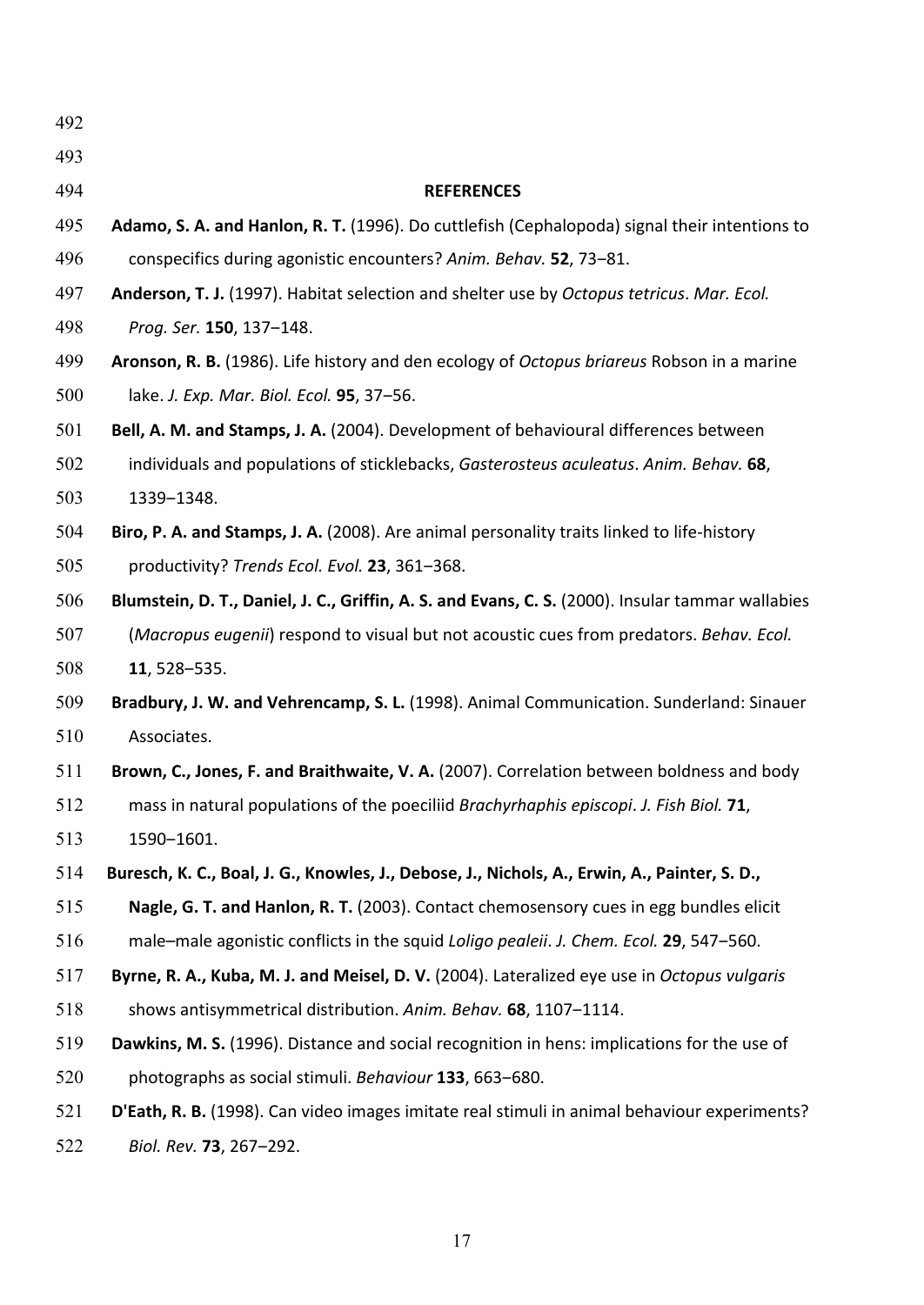- 523 **DeWitt, T. J., Sih, A. and Wilson, D. S.** (1998). Costs and limits of phenotypic plasticity.
- 524 *Trends Ecol. Evol.* **13**, 77-81.
- 525 **Elekonich, M. M. and Robinson, G. E.** (2000). Organizational and activational effects of 526 hormones on insect behavior. *J. Insect Physiol.* **46**, 1509–1515.
- 527 **Evans, C. S. and Marler, P.** (1991). On the use of video images as social stimuli in birds: 528 audience effects on alarm calling. Anim. Behav. **41**, 17–26.
- 529 **Fleishman, L. J. and Endler, J. A.** (2000). Some comments on visual perception and the use 530 of video playback in animal behavior studies. *Acta. Ethol.* **3**, 15–27.
- 531 Fleishman, L. J., McClintock, W. J., D'Eath, R. B., Brainard, D. H. and Endler, J. A. (1998).
- 532 Colour perception and the use of video playback experiments in animal behaviour. Anim. 533 *Behav.* **56**, 1035-1040.
- 534 **Frost, A. J., Winrow-Giffen, A., Ashley, P. J. and Sneddon, L. U.** (2006). Plasticity in animal
- 535 personality traits: does prior experience alter the degree of boldness? *Proc. R. Soc. B.* 274, 536 333–339.
- 537 **Hamasaki, D. I.** (1968). The electroretinogram of the intact anesthetized octopus. *Vision* 538 Res. **8**, 247–258.
- 539 **Hanlon, R. T. and Messenger, J. B.** (1996). Cephalopod Behaviour. Cambridge, UK:
- 540 Cambridge University Press.
- 541 Hemmi, J. M. and Zeil, J. (2003). Burrow surveillance in fiddler crabs I. Description of
- 542 behaviour. *J. Exp. Biol.* **206**, 3935-3950.
- 543 **Herzog, H. A. J. and Burghardt, G. M.** (1974). Prey movement and predatory behaviour of
- 544 juvenile western yellow-bellied racers *Coluber constrictor mormon*. *Herpetologica* 30, 545 285-289.
- 546 **Hochner, B.** (2008). Quick guide: octopuses. *Curr. Biol.* **18**, R897–R898.
- 547 **Holm, S.** (1979). A simple sequentially rejective multiple test procedure. *Scan. J. Stat.* **6**, 548 65‒70.
- 549 **Ketterson, E. D. and Nolan, J., Val.** (1999). Adaptation, exaptation, and constraint: a 550 hormonal perspective. Amer. Nat. 154, S4-S25.
- 551 Koolhaas, J. M., Korte, S. M., De Boer, S. F., Van Der Vegt, B. J., Van Reenen, C. G.,
- 552 **Hopster, H., De Jong, I. C., Ruis, M. A. W. and Blokhuis, H. J.** (1999). Coping styles in
- 553 animals: current status in behavior and stress-physiology. *Neurosci. Biobehav. Rev.* 23,
- 554 925‒935.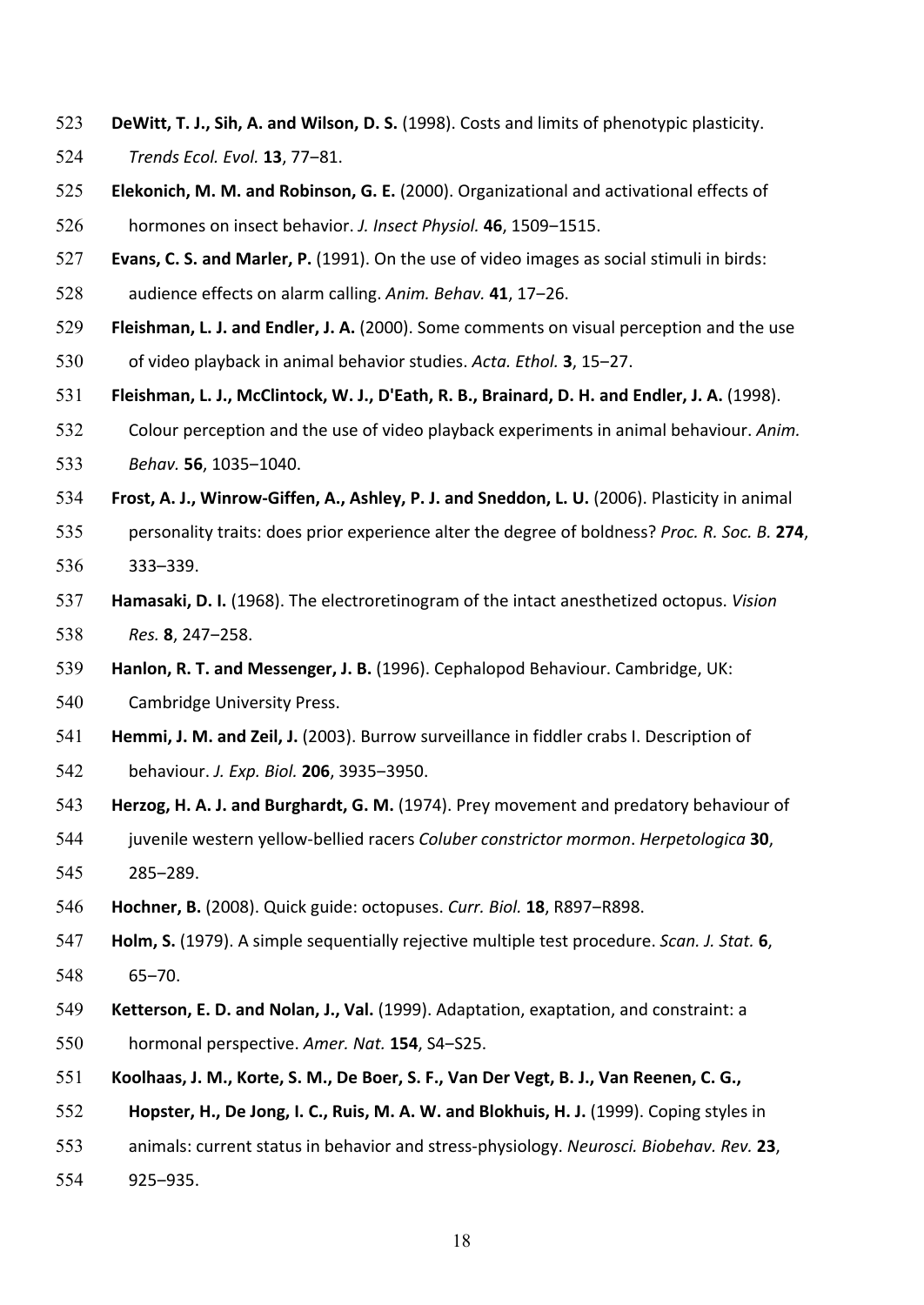- 555 **Kurvers, R. H. J. M., Eijkelenkamp, B., van Oers, K., van Lith, B., van Wieren, S. E.,**
- 556 **Ydenberg, R. C. and Prins, H. H. T.** (2009). Personality differences explain leadership in
- 557 barnacle geese. *Anim. Behav.* **78**, 447‒453.
- 558 Langridge, K. V. (2009). Cuttlefish use startle displays, but not against large predators. Anim. 559 *Behav.* **77**, 847‒856.
- 560 Lessells, C. M. and Boag, P. T. (1987). Unrepeatable repeatabilities: a common mistake. Auk 561 **104**, 116-121.
- 562 Maldonado, H. (1964). The control of attack by *Octopus. J. Comp. Physiol.* A 47, 656–674.
- 563 **Mather, J. A. and Anderson, R. C.** (1993). Personalities of octopuses (*Octopus rubescens*). *J.* 564 *Comp. Psychol.* **107**, 336‒340.
- 565 McGuire, M. T., Raleigh, M. J. and Pollack, D. B. (1994). Personality features in vervet
- 566 monkeys: The effects of sex, age, social status, and group composition. Am. J. Primatol. 567 **33**, 1‒13.
- 568 Moynihan, M. and Rodaniche, A. F. (1982). The behavior and natural history of the
- 569 Caribbean reef squid Sepioteuthis sepioidea: with a consideration of social, signal and 570 defensive patterns for difficult and dangerous environments. Adv. *Ethol.* 25, 1–5.
- 571 **Norman, M. D. and Reid, A.** (2000). A guide to the squid, cuttlefishes and octopuses of 572 Australasia. Melbourne: CSIRO Publishing.
- 573 Ord, T. J., Peters, R. A., Evans, C. S. and Taylor, A. J. (2002). Digital video playback and visual 574 communication in lizards. Anim. Behav. **63**, 879–890.
- 575 Otte, D. (1974). Effects and functions in the evolution of signaling systems. Annu. Rev. Ecol. 576 *Syst.* **5**, 385–417.
- 577 **Packard, A.** (1963). The behaviour of *Octopus vulgaris. Bull. Inst. Oceanogr. (Monaco)* No 1 578 **D**, 35–49.
- 579 Povinelli, D. J., Gallup, G. G. J., Eddy, T. J., Bierschwale, D. T., Engstrom, M. C., Perilloux, H.
- 580 K. and Toxopeus, I. B. (1997). Chimpanzees recognize themselves in mirrors. Anim. Behav. 581 **53**, 1083–1088.
- 582 Réale, D., Reader, S. M., Sol, D., McDougall, P. T. and Dingemanse, N. J. (2007). Integrating 583 animal temperament within ecology and evolution. *Biol. Rev.* 82, 291–318.
- 584 Rice, W. R. (1989). Analyzing tables of statistical tests. *Evolution* 43, 223–225.
- 585 **Rosenthal, G. G., Evans, C. S. and Miller, W. L.** (1996). Female preference for dynamic traits
- 586 in the green swordtail, *Xiphophorus helleri*. Anim. Behav. **51**, 811–820.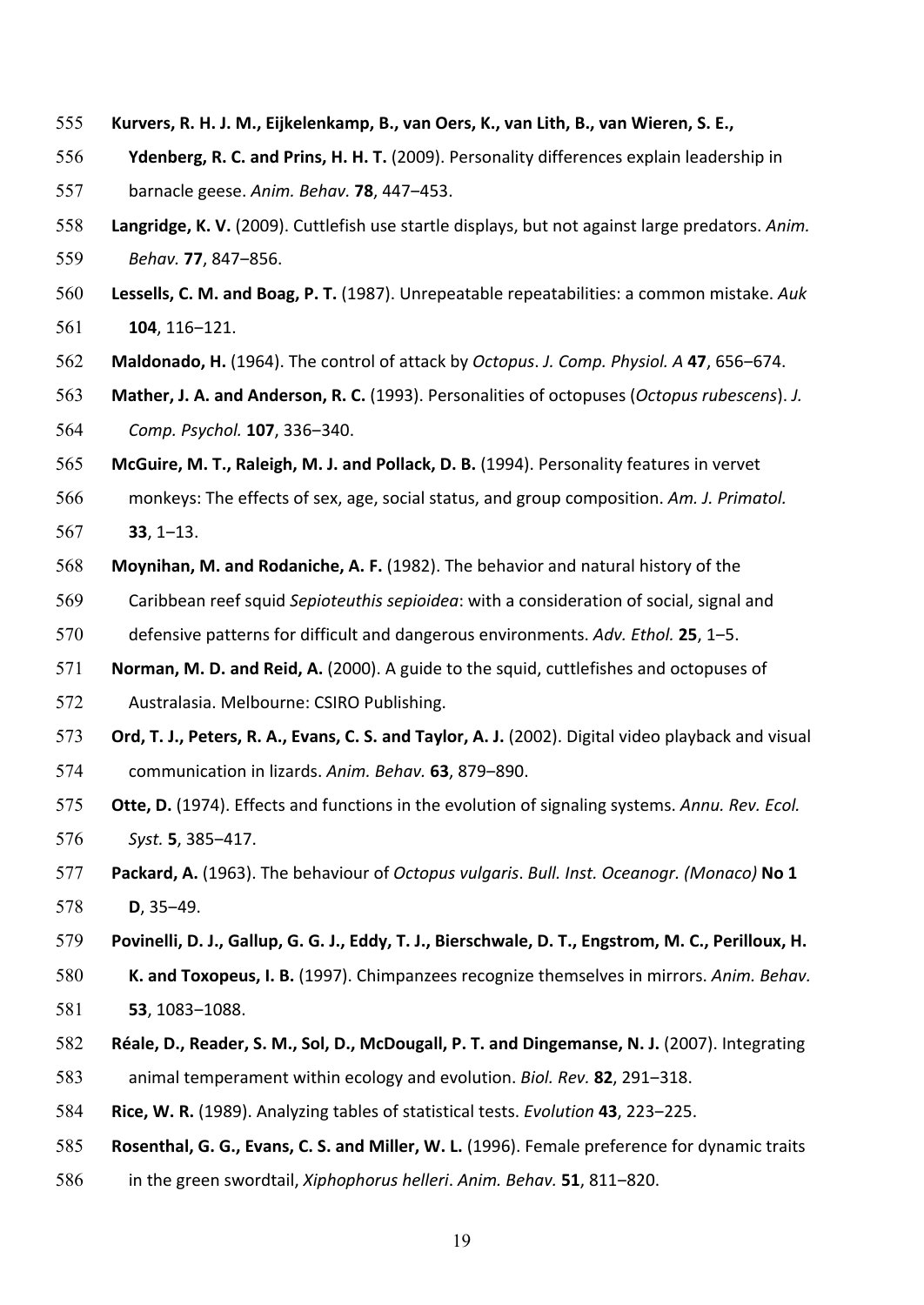- **Sih, A., Bell, A. M., Johnson, J. C. and Ziemba, R. E.** (2004). Behavioral syndromes: an 588 integrative overview. Quart. Rev. Biol. **79**, 241–277.
- **Sinn, D. L. and Moltschaniwskyj, N. A.** (2005). Personality traits in dumpling squid
- 590 (*Euprymna tasmanica*): context-specific traits and their correlation with biological
- characteristics. *J. Comp. Psychol.* **119**, 99‒110.
- **Sinn, D. L., Apiolaza, L. A. and Moltschaniwskyj, N. A.** (2006). Heritability and fitness-
- 593 related consequences of squid personality traits. *J. Evol. Biol.* **19**, 1437–1447.
- **Sinn, D. L., Gosling, S. D. and Moltschaniwskyj, N. A.** (2007). Development of shy/bold
- 595 behaviour in squid: context-specific phenotypes associated with developmental plasticity.
- *Anim. Behav.* **75**, 433‒442.
- **Shashar, N. and Cronin, T. W.** (1996). Polarization contrast vision in *Octopus. J. Exp. Biol.* **199**, 999-1004.
- 599 Shashar, N., Hagan, R., Boal, J. G. and Hanlon, R. T. (2000). Cuttlefish use polarization
- 600 sensitivity in predation on silvery fish. *Vision Res.* **40**, 71–75.
- **Tinbergen, N.** (1951). The study of instinct. Oxford: Oxford University Press.
- **Van Buskirk, J.** (2002). A comparative test of the adaptive plasticity hypothesis:
- 603 relationships between habitat and phenotype in anuran larvae. Amer. Nat. 160, 87–102.
- **Warren, L. R., Scheier, M. F. and Riley, D. A.** (1974). Colour changes of *Octopus rubescens*
- 605 during attacks on unconditioned and conditioned stimuli. Anim. Behav. 22, 211–219.
- **Zeil, J.** (2000). Depth cues, behavioural context, and natural illumination: some potential
- limitations of video playback techniques. *Acta. Ethol.* **3**, 39‒48.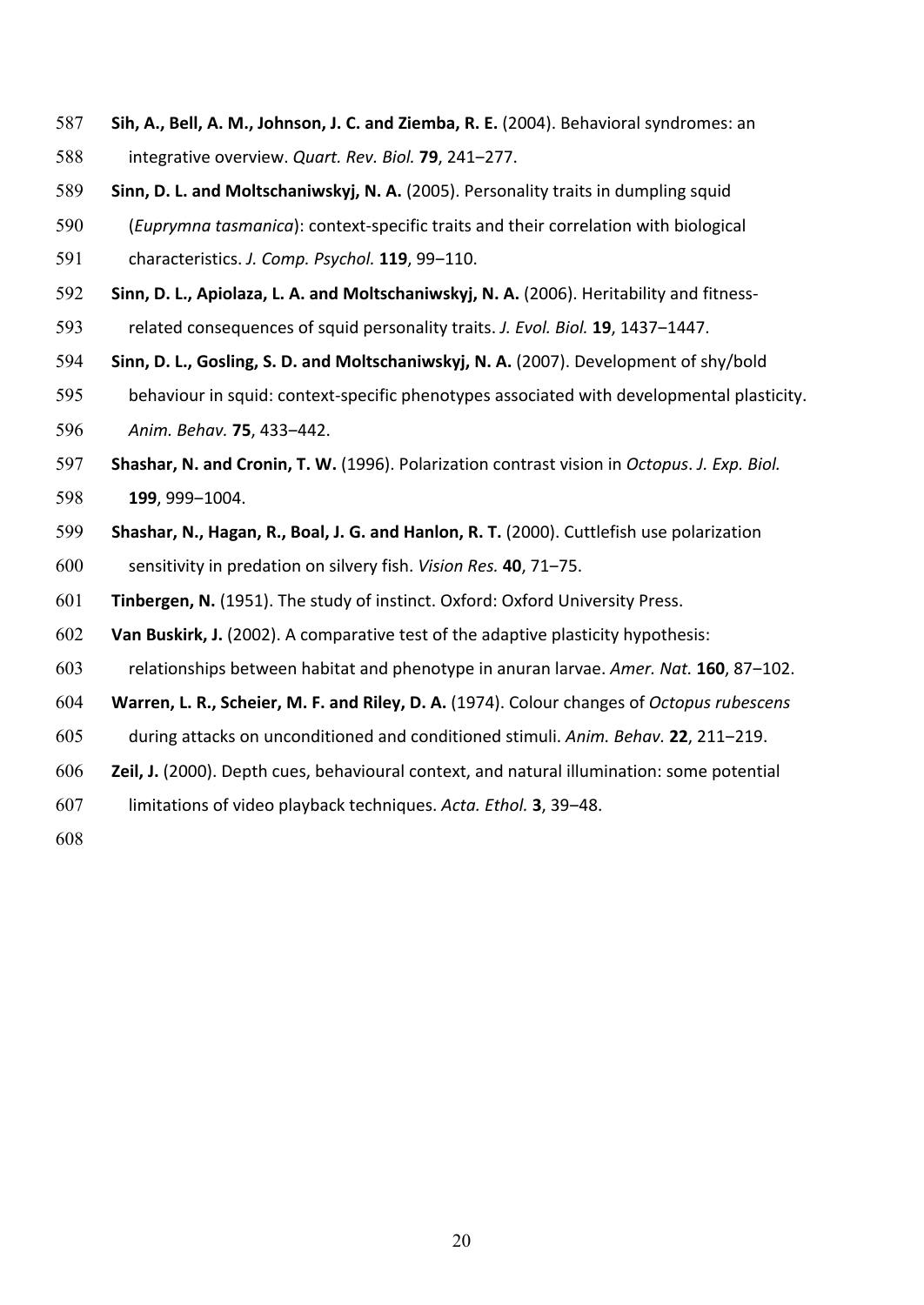609 Table 1. Factor loadings for the principle components derived from a principal components

| Variable                 | PC <sub>1</sub> | PC <sub>2</sub> |
|--------------------------|-----------------|-----------------|
| Movement                 | 0.897           | 0.010           |
| Latency                  | $-0.866$        | $-0.068$        |
| Stimulus touches         | 0.754           | $-0.097$        |
| <b>Brightness Change</b> | 0.477           | 0.411           |
| Chromatic/Texture Change | $-0.105$        | 0.928           |
| % of variance explained  | 47.35           | 20.75           |
|                          |                 |                 |

610 analysis conducted on five response variables. Orthogonal rotation method: varimax.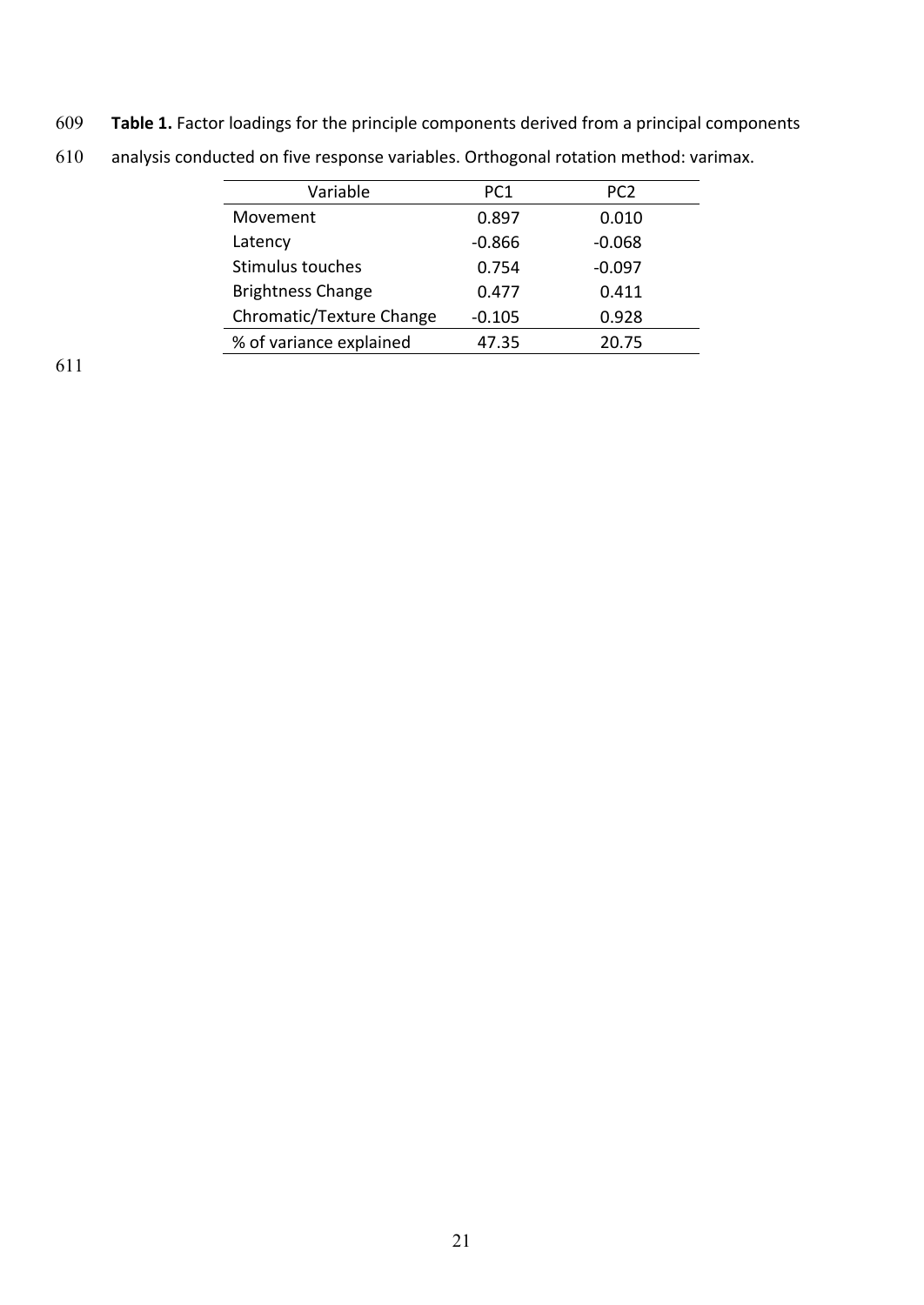- 612 Table 2 Pearson correlations for test day one for PC1 (values below and left of diagonal) and
- 613 PC2 (values above and right of diagonal).

| Stimulus type                                           | Food Item | Novel Object | Conspecific |  |
|---------------------------------------------------------|-----------|--------------|-------------|--|
| Food Item                                               |           | $0.511**$    | $0.544**$   |  |
| Novel Object                                            | $0.415*$  |              | $0.476**$   |  |
| Conspecific                                             | $0.577**$ | $0.522**$    |             |  |
| *p<0.05, **p<0.001 (two-tailed)                         |           |              |             |  |
| Repeatability measure for PC1 across the three contexts |           |              |             |  |
| on day one, $R=0.60$                                    |           |              |             |  |
| Repeatability measure for PC2 across the three contexts |           |              |             |  |
| on day one, $R=0.49$                                    |           |              |             |  |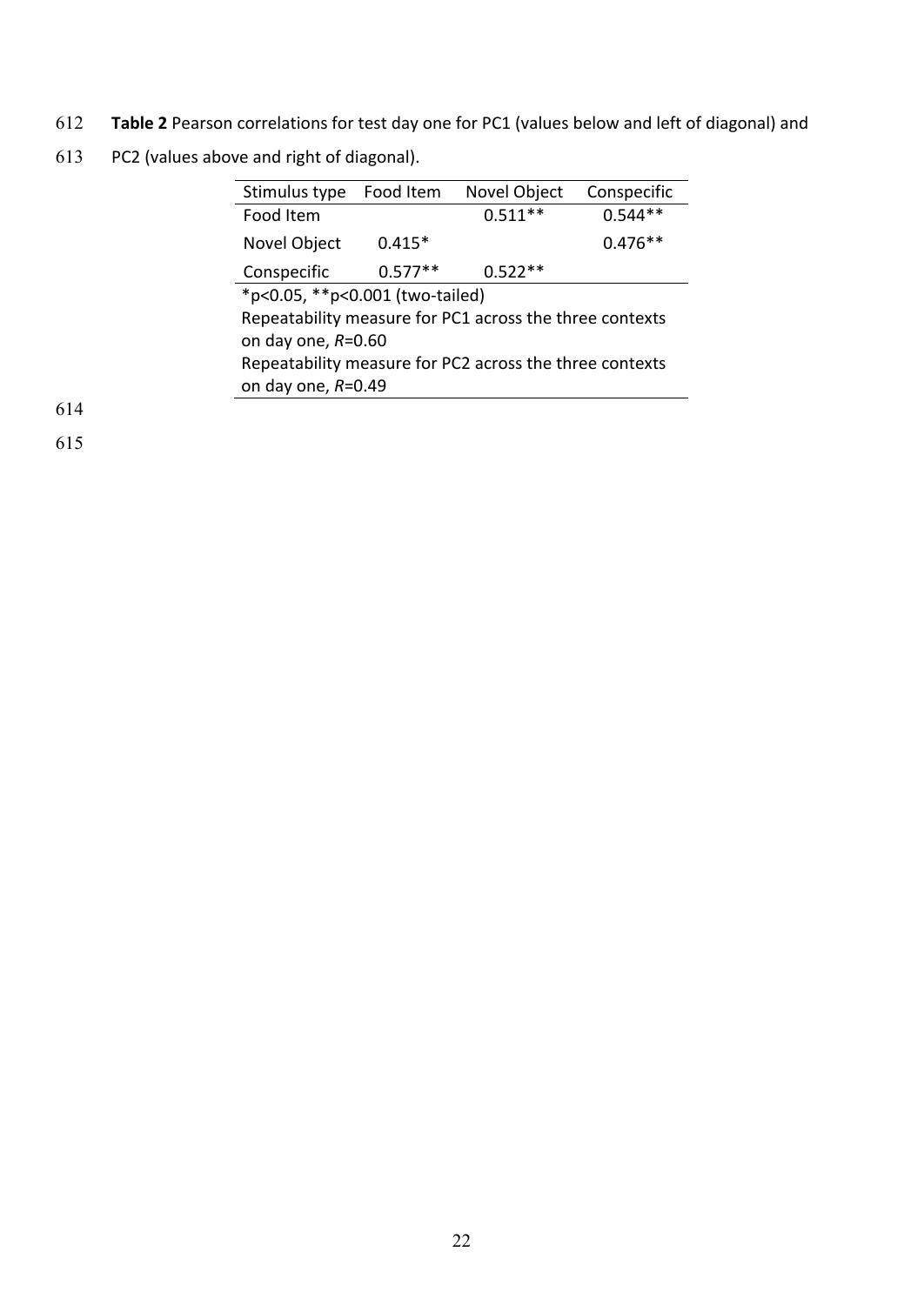- 616 Table 3. Pearson correlations for test day two for PC1 (values below and left of diagonal)
- 617 and PC2 (values above and right of diagonal).

| Stimulus type                                           | Food Item | Novel Object | Conspecific |  |
|---------------------------------------------------------|-----------|--------------|-------------|--|
| Food Item                                               |           | $0.496**$    | $0.408*$    |  |
| Novel Object                                            | $0.600**$ |              | $0.577**$   |  |
| Conspecific                                             | $0.606**$ | $0.612**$    |             |  |
| *p<0.05, **p<0.001 (two-tailed)                         |           |              |             |  |
| Repeatability measure for PC1 across the three contexts |           |              |             |  |
| on day two, $R=0.49$                                    |           |              |             |  |
| Repeatability measure for PC2 across the three contexts |           |              |             |  |
| on day two, $R=0.43$                                    |           |              |             |  |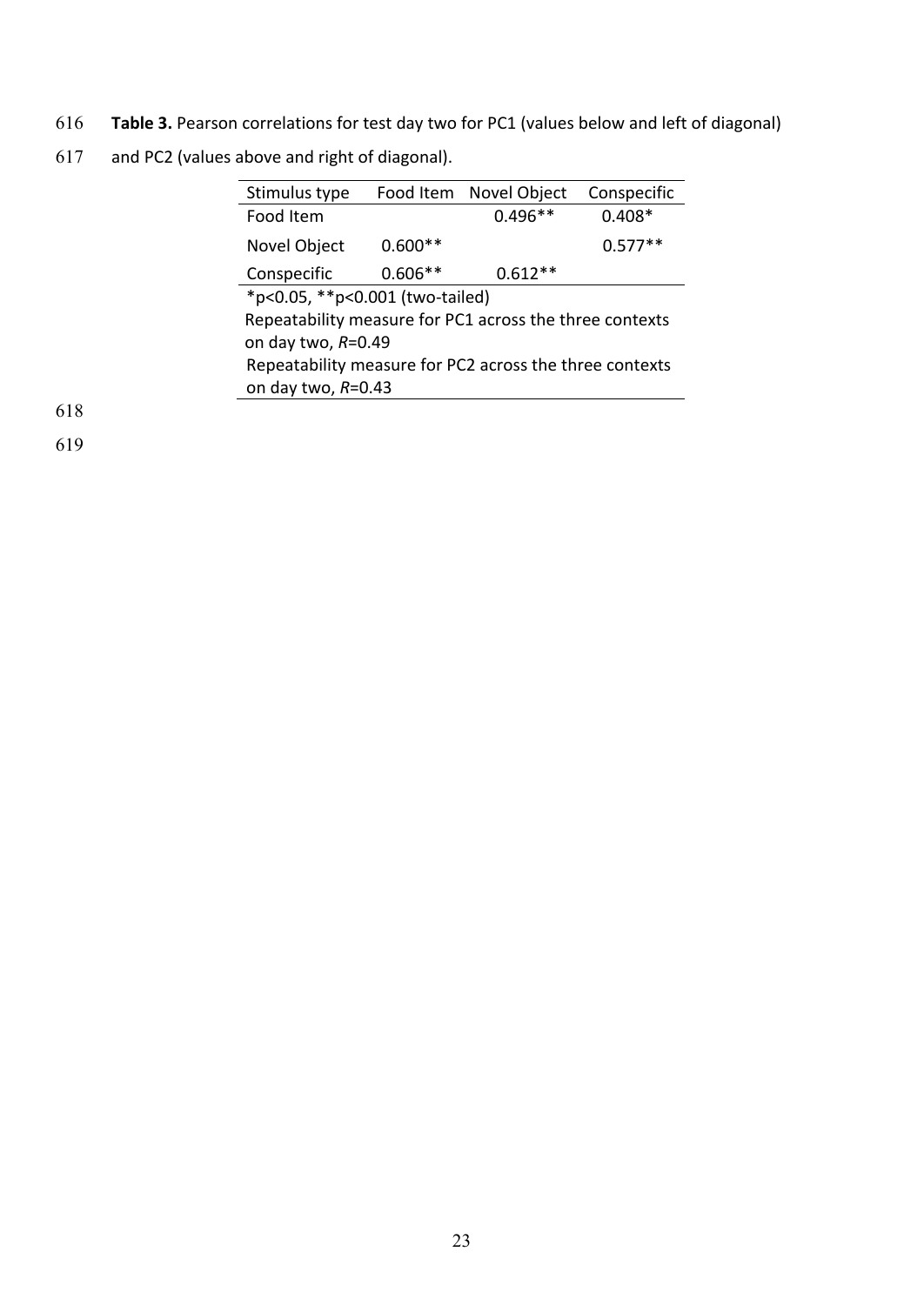- 620 Table 4. Pearson correlations for test day three for PC1 (values below and left of diagonal)
- 621 and PC2 (values above and right of diagonal).

| Stimulus type                                           | Food Item | Novel Object | Conspecific |  |
|---------------------------------------------------------|-----------|--------------|-------------|--|
| Food Item                                               |           | $0.628**$    | $0.508**$   |  |
| Novel Object                                            | $0.483**$ |              | $0.707**$   |  |
| Conspecific                                             | $0.495**$ | $0.653**$    |             |  |
| *p<0.05, **p<0.001 (two-tailed)                         |           |              |             |  |
| Repeatability measure for PC1 across the three contexts |           |              |             |  |
| on day three, $R=0.42$                                  |           |              |             |  |
| Repeatability measure for PC2 across the three contexts |           |              |             |  |
| on day three, $R=0.36$                                  |           |              |             |  |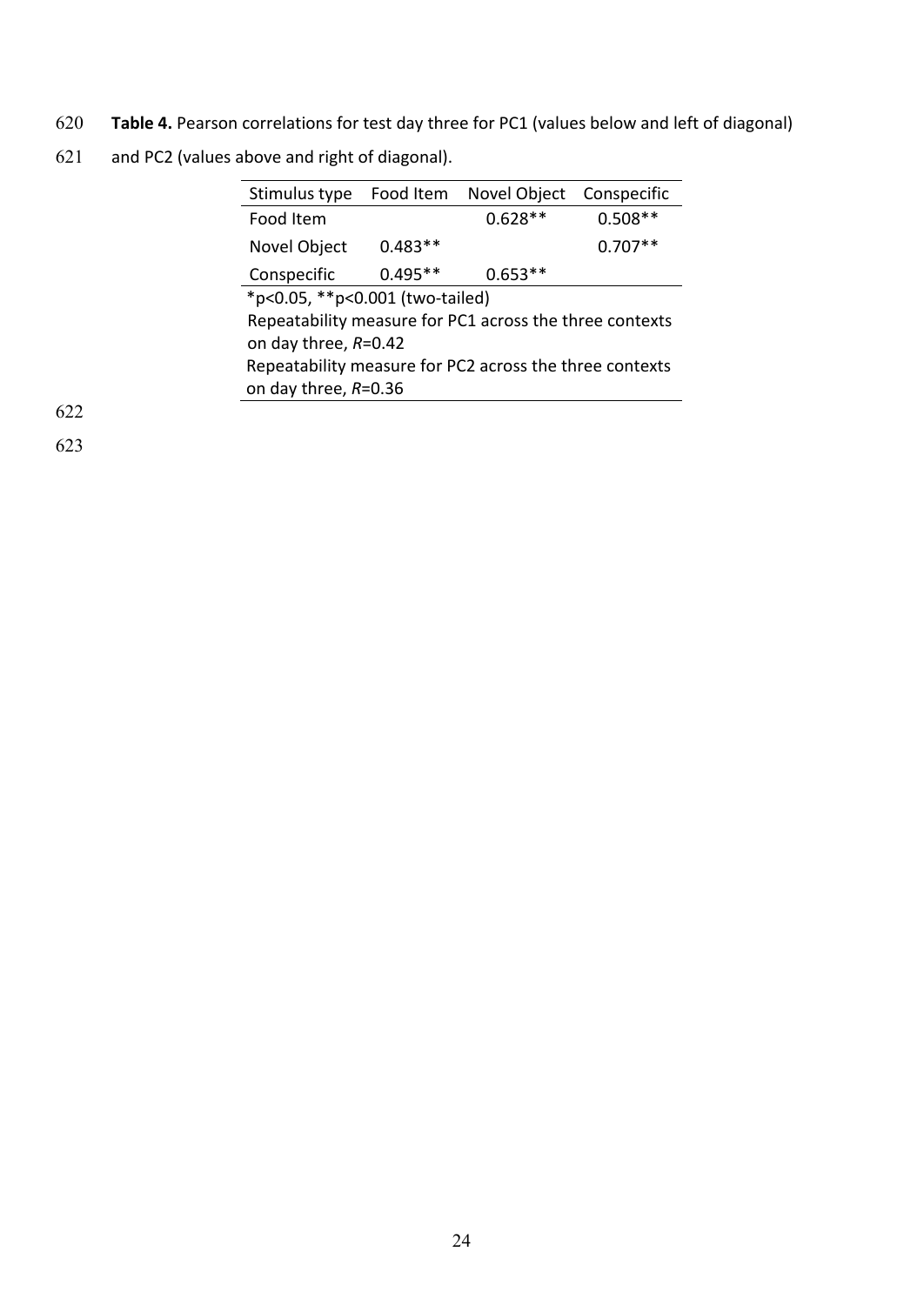624 Table 5. Pearson correlations and repeatability values (R) between each test day for PC1 and

625 PC2 within each stimulus type.

|                                 | <b>Between Days</b> | Food Item | Novel Object | Conspecific |
|---------------------------------|---------------------|-----------|--------------|-------------|
| PC <sub>1</sub>                 | 1 and $2$           | $-0.127$  | 0.088        | 0.034       |
|                                 | 1 and $3$           | $-0.205$  | $-0.094$     | $-0.127$    |
|                                 | 2 and $3$           | 0.231     | $-0.209$     | $-0.194$    |
|                                 | $R =$               | 0.000     | 0.044        | 0.000       |
| PC <sub>2</sub>                 | 1 and $2$           | $-0.162$  | 0.037        | $-0.016$    |
|                                 | 1 and $3$           | $-0.008$  | 0.062        | $-0.226$    |
|                                 | 2 and $3$           | 0.210     | $-0.074$     | $-0.021$    |
|                                 | $R =$               | 0.044     | 0.012        | 0.074       |
| *p<0.05, **p<0.001 (two-tailed) |                     |           |              |             |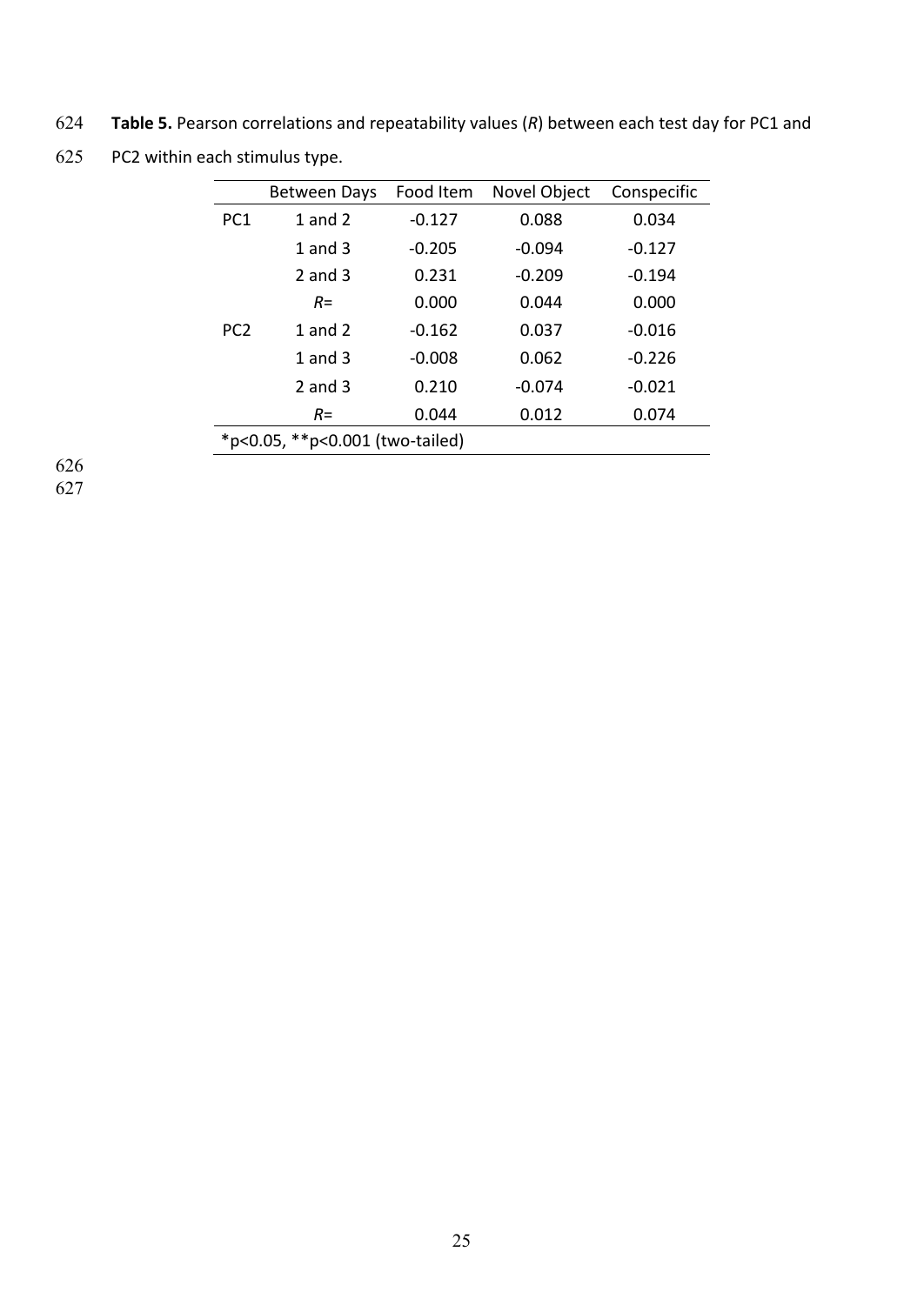628 Fig 1.



**Fig. 1.** Overhead schematic of test apparatus. Diagram not to scale.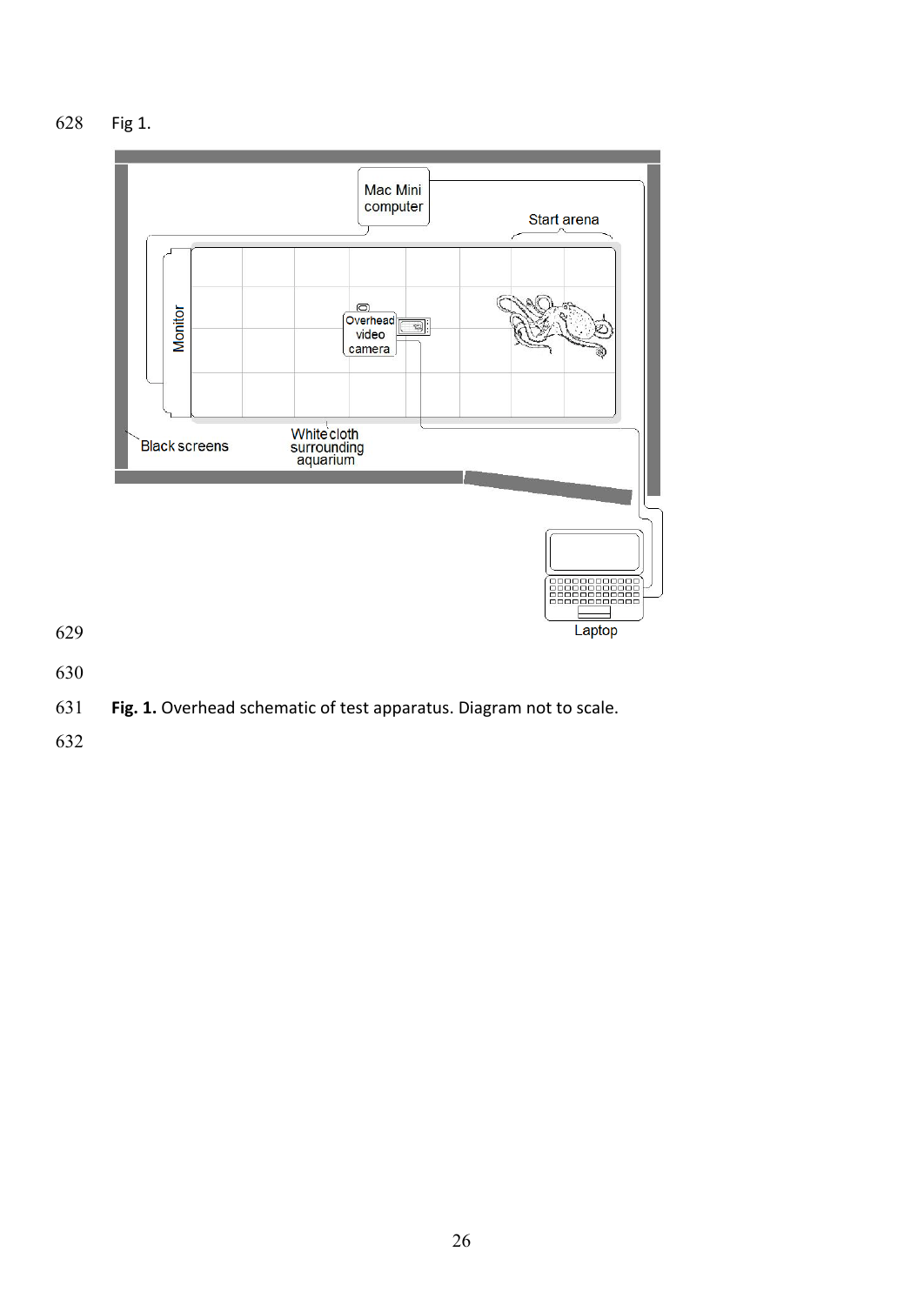633 Fig 2.



635

636 **Fig. 2.** Mean PC1 responses (± s.e.m.) of 31 *O. tetricus* to three types of experimental

637 stimuli, averaged across the three test days. Bars indicate a significant difference between

638 treatments (overall type I error controlled using the sequential Bonferroni method).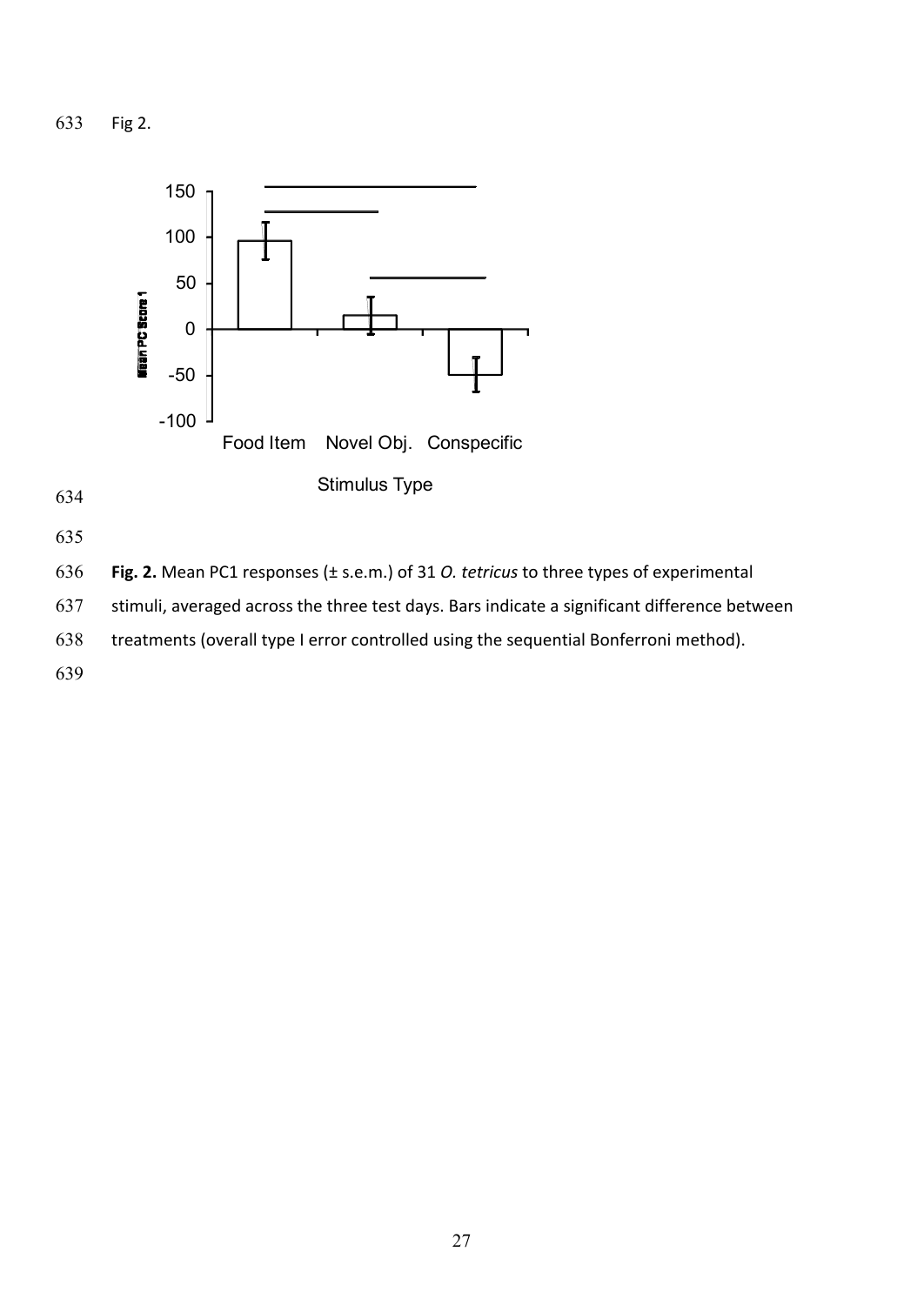640 Fig 3.





644 stimuli, averaged across the three test days. Bars indicate a significant difference between

645 treatments (overall type I error controlled using the sequential Bonferroni method).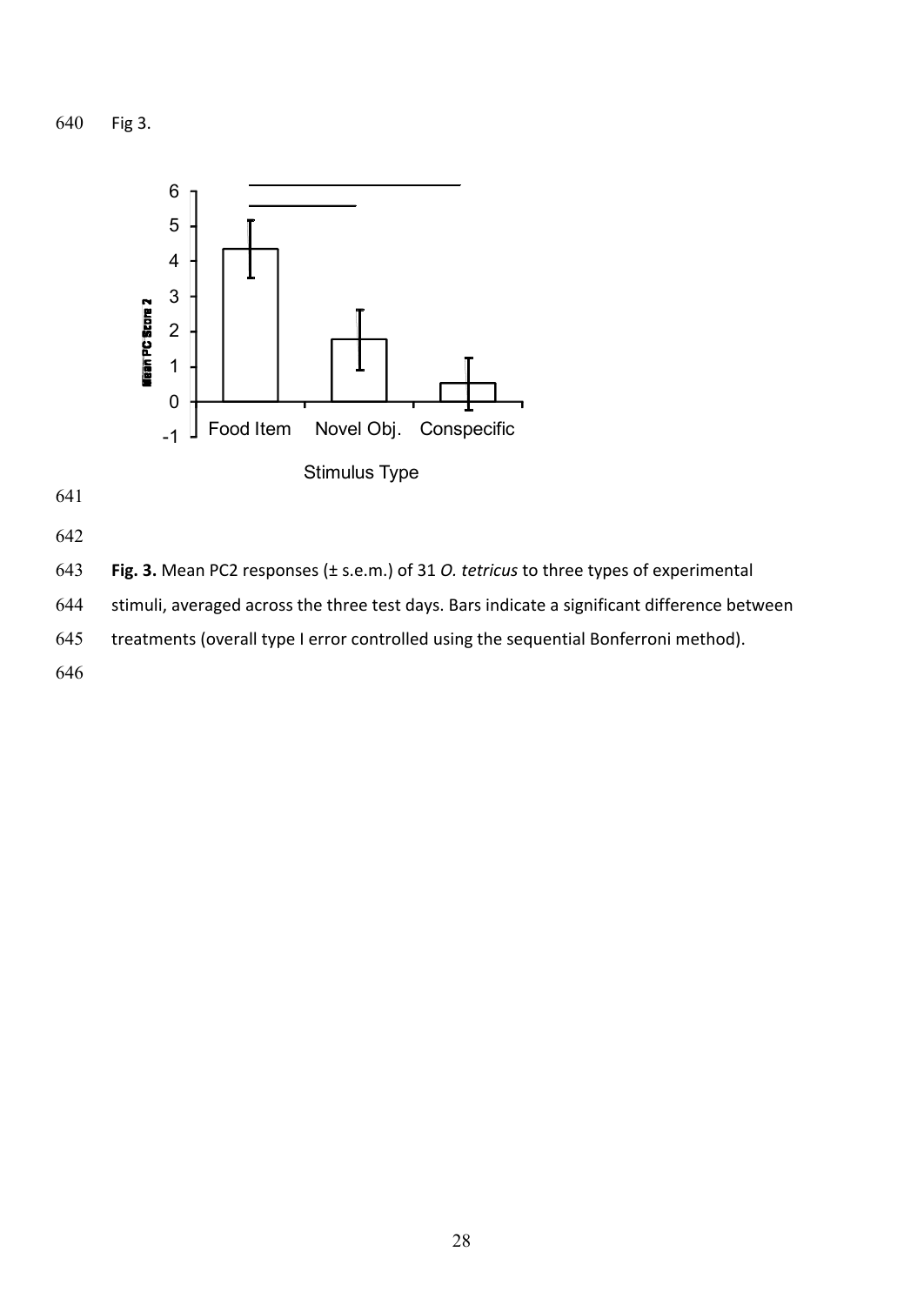# 647 **SUPPLEMENTARY MATERIAL**

648

649 Table S1. Description of the four stimulus types presented to subjects during the video

650 playback experiment. Values are averages of the three exemplars.

| Stimulus<br>Type | Number of<br>passes across<br>screen | Size on<br>screen           | Photo example of one exemplar |
|------------------|--------------------------------------|-----------------------------|-------------------------------|
| Food Item        | 15                                   | 3.5 cm<br>carapace<br>width |                               |
| Novel<br>Object  | 23                                   | 5.5cm x<br>8.9cm high       |                               |
| Conspecific      | 12                                   | 5.5cm<br>mantle<br>length   |                               |
| Control          |                                      |                             |                               |

651